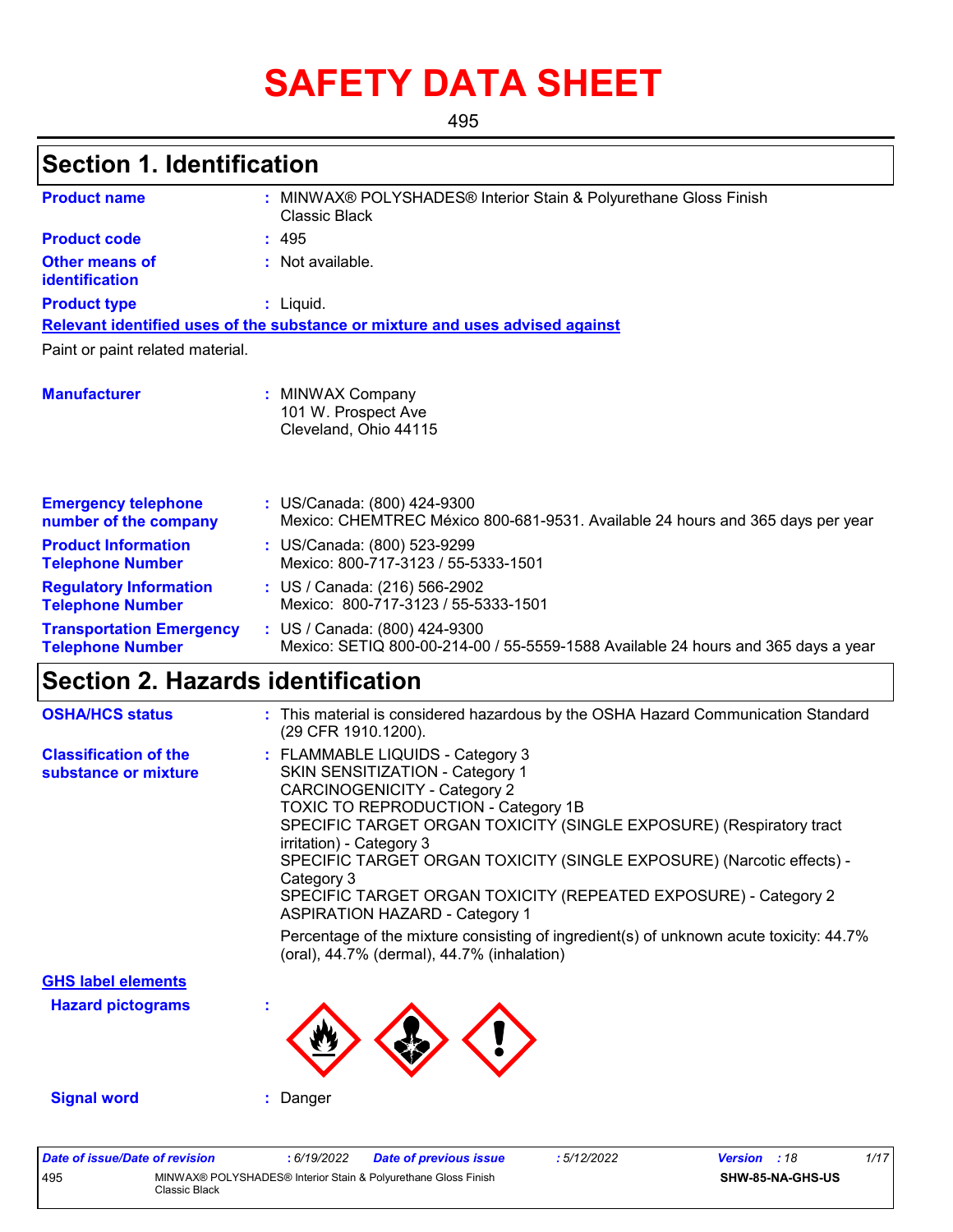# **Section 2. Hazards identification**

| <b>Hazard statements</b>                   | : Flammable liquid and vapor.<br>May be fatal if swallowed and enters airways.<br>May cause an allergic skin reaction.<br>May cause respiratory irritation.<br>May cause drowsiness or dizziness.<br>Suspected of causing cancer.<br>May damage fertility or the unborn child.<br>May cause damage to organs through prolonged or repeated exposure.                                                                                                                                                                                                                                         |
|--------------------------------------------|----------------------------------------------------------------------------------------------------------------------------------------------------------------------------------------------------------------------------------------------------------------------------------------------------------------------------------------------------------------------------------------------------------------------------------------------------------------------------------------------------------------------------------------------------------------------------------------------|
| <b>Precautionary statements</b>            |                                                                                                                                                                                                                                                                                                                                                                                                                                                                                                                                                                                              |
| <b>General</b>                             | : Read label before use. Keep out of reach of children. If medical advice is needed,<br>have product container or label at hand.                                                                                                                                                                                                                                                                                                                                                                                                                                                             |
| <b>Prevention</b>                          | : Obtain special instructions before use. Do not handle until all safety precautions have<br>been read and understood. Wear protective gloves, protective clothing and eye or face<br>protection. Keep away from heat, hot surfaces, sparks, open flames and other ignition<br>sources. No smoking. Use explosion-proof electrical, ventilating or lighting equipment.<br>Use non-sparking tools. Take action to prevent static discharges. Use only outdoors or<br>in a well-ventilated area. Do not breathe vapor. Contaminated work clothing must not<br>be allowed out of the workplace. |
| <b>Response</b>                            | : IF exposed or concerned: Get medical advice or attention. IF INHALED: Remove<br>person to fresh air and keep comfortable for breathing. Call a POISON CENTER or<br>doctor if you feel unwell. IF SWALLOWED: Immediately call a POISON CENTER or<br>doctor. Do NOT induce vomiting. IF ON SKIN (or hair): Take off immediately all<br>contaminated clothing. Rinse skin with water. Wash contaminated clothing before<br>reuse. IF ON SKIN: Wash with plenty of water. If skin irritation or rash occurs: Get<br>medical advice or attention.                                               |
| <b>Storage</b>                             | : Store locked up. Store in a well-ventilated place. Keep container tightly closed. Keep<br>cool.                                                                                                                                                                                                                                                                                                                                                                                                                                                                                            |
| <b>Disposal</b>                            | : Dispose of contents and container in accordance with all local, regional, national and<br>international regulations.                                                                                                                                                                                                                                                                                                                                                                                                                                                                       |
| <b>Supplemental label</b><br>elements      | DELAYED EFFECTS FROM LONG TERM OVEREXPOSURE. Contains solvents which<br>can cause permanent brain and nervous system damage. Intentional misuse by<br>deliberately concentrating and inhaling the contents can be harmful or fatal. WARNING:<br>This product contains chemicals known to the State of California to cause cancer and<br>birth defects or other reproductive harm.                                                                                                                                                                                                            |
|                                            | Please refer to the SDS for additional information. Keep out of reach of children. Do not<br>transfer contents to other containers for storage.                                                                                                                                                                                                                                                                                                                                                                                                                                              |
| <b>Hazards not otherwise</b><br>classified | : DANGER: Rags, steel wool, other waste soaked with this product, and sanding residue<br>may spontaneously catch fire if improperly discarded. Immediately place rags, steel<br>wool, other waste soaked with this product, and sanding residue in a sealed, water-filled,<br>metal container. Dispose of in accordance with local fire regulations.                                                                                                                                                                                                                                         |
|                                            |                                                                                                                                                                                                                                                                                                                                                                                                                                                                                                                                                                                              |

# **Section 3. Composition/information on ingredients**

| Substance/mixture     | : Mixture        |
|-----------------------|------------------|
| <b>Other means of</b> | : Not available. |
| <b>identification</b> |                  |

**CAS number/other identifiers**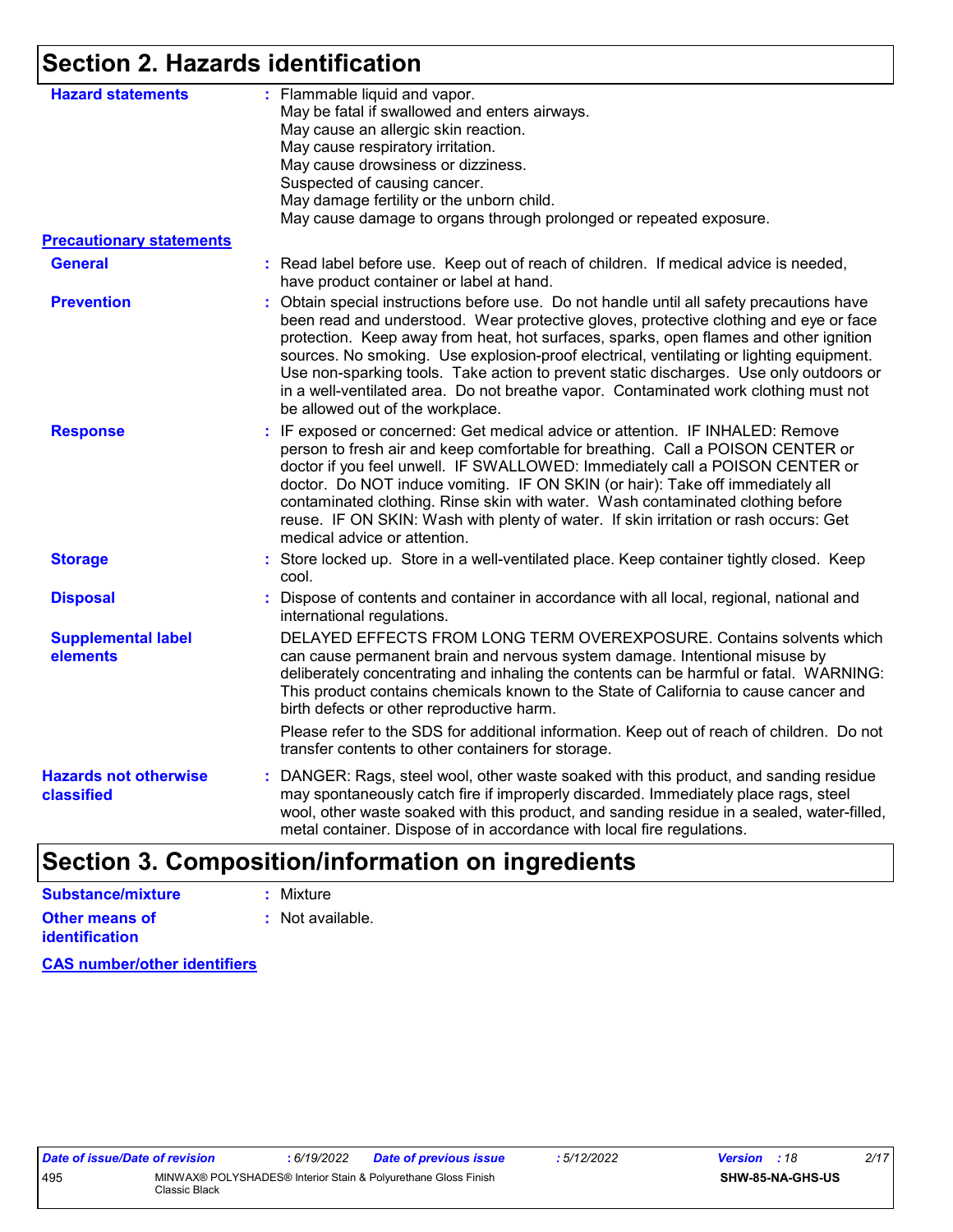### **Section 3. Composition/information on ingredients**

| <b>Ingredient name</b>               | % by weight | <b>CAS number</b> |
|--------------------------------------|-------------|-------------------|
| Light Aliphatic Hydrocarbon          | l≥25 - ≤50  | 64742-47-8        |
| Light Aliphatic Hydrocarbon          | l≥10 - ≤25  | 64742-47-8        |
| Carbon Black                         | l≤3         | 1333-86-4         |
| Lt. Aliphatic Hydrocarbon Solvent    | ∣<1         | 64742-89-8        |
| Zirconium 2-Ethylhexanoate           | 1≤ا         | 22464-99-9        |
| Hydrotreated Heavy Petroleum Naphtha | l≤0.3       | 64742-48-9        |
| Med. Aliphatic Hydrocarbon Solvent   | l≤0.3       | 64742-88-7        |
| Xylene, mixed isomers                | ≤0.3        | 1330-20-7         |
| Cobalt 2-Ethylhexanoate              | $\leq 0.3$  | 136-52-7          |
| Methyl Ethyl Ketoxime                | ≤0.3        | 96-29-7           |

Any concentration shown as a range is to protect confidentiality or is due to batch variation.

**There are no additional ingredients present which, within the current knowledge of the supplier and in the concentrations applicable, are classified and hence require reporting in this section.**

**Occupational exposure limits, if available, are listed in Section 8.**

### **Section 4. First aid measures**

| <b>Description of necessary first aid measures</b> |                                                                                                                                                                                                                                                                                                                                                                                                                                                                                                                                                                                                                                                                                                                                                         |
|----------------------------------------------------|---------------------------------------------------------------------------------------------------------------------------------------------------------------------------------------------------------------------------------------------------------------------------------------------------------------------------------------------------------------------------------------------------------------------------------------------------------------------------------------------------------------------------------------------------------------------------------------------------------------------------------------------------------------------------------------------------------------------------------------------------------|
| <b>Eye contact</b>                                 | : Immediately flush eyes with plenty of water, occasionally lifting the upper and lower<br>eyelids. Check for and remove any contact lenses. Continue to rinse for at least 10<br>minutes. Get medical attention.                                                                                                                                                                                                                                                                                                                                                                                                                                                                                                                                       |
| <b>Inhalation</b>                                  | : Remove victim to fresh air and keep at rest in a position comfortable for breathing. If it<br>is suspected that fumes are still present, the rescuer should wear an appropriate mask<br>or self-contained breathing apparatus. If not breathing, if breathing is irregular or if<br>respiratory arrest occurs, provide artificial respiration or oxygen by trained personnel. It<br>may be dangerous to the person providing aid to give mouth-to-mouth resuscitation.<br>Get medical attention. If necessary, call a poison center or physician. If unconscious,<br>place in recovery position and get medical attention immediately. Maintain an open<br>airway. Loosen tight clothing such as a collar, tie, belt or waistband.                    |
| <b>Skin contact</b>                                | : Wash with plenty of soap and water. Remove contaminated clothing and shoes. Wash<br>contaminated clothing thoroughly with water before removing it, or wear gloves.<br>Continue to rinse for at least 10 minutes. Get medical attention. In the event of any<br>complaints or symptoms, avoid further exposure. Wash clothing before reuse. Clean<br>shoes thoroughly before reuse.                                                                                                                                                                                                                                                                                                                                                                   |
| <b>Ingestion</b>                                   | : Get medical attention immediately. Call a poison center or physician. Wash out mouth<br>with water. Remove dentures if any. If material has been swallowed and the exposed<br>person is conscious, give small quantities of water to drink. Stop if the exposed person<br>feels sick as vomiting may be dangerous. Aspiration hazard if swallowed. Can enter<br>lungs and cause damage. Do not induce vomiting. If vomiting occurs, the head should<br>be kept low so that vomit does not enter the lungs. Never give anything by mouth to an<br>unconscious person. If unconscious, place in recovery position and get medical<br>attention immediately. Maintain an open airway. Loosen tight clothing such as a collar,<br>tie, belt or waistband. |

#### **Most important symptoms/effects, acute and delayed**

| <b>Potential acute health effects</b> |                                                                                                                              |
|---------------------------------------|------------------------------------------------------------------------------------------------------------------------------|
| <b>Eye contact</b>                    | : No known significant effects or critical hazards.                                                                          |
| <b>Inhalation</b>                     | : Can cause central nervous system (CNS) depression. May cause drowsiness or<br>dizziness. May cause respiratory irritation. |
| <b>Skin contact</b>                   | : May cause an allergic skin reaction.                                                                                       |
| <b>Ingestion</b>                      | : Can cause central nervous system (CNS) depression. May be fatal if swallowed and<br>enters airways.                        |

| Date of issue/Date of revision |                                                                                 | : 6/19/2022 | <b>Date of previous issue</b> | : 5/12/2022 | <b>Version</b> : 18 |                         | 3/17 |
|--------------------------------|---------------------------------------------------------------------------------|-------------|-------------------------------|-------------|---------------------|-------------------------|------|
| 495                            | MINWAX® POLYSHADES® Interior Stain & Polyurethane Gloss Finish<br>Classic Black |             |                               |             |                     | <b>SHW-85-NA-GHS-US</b> |      |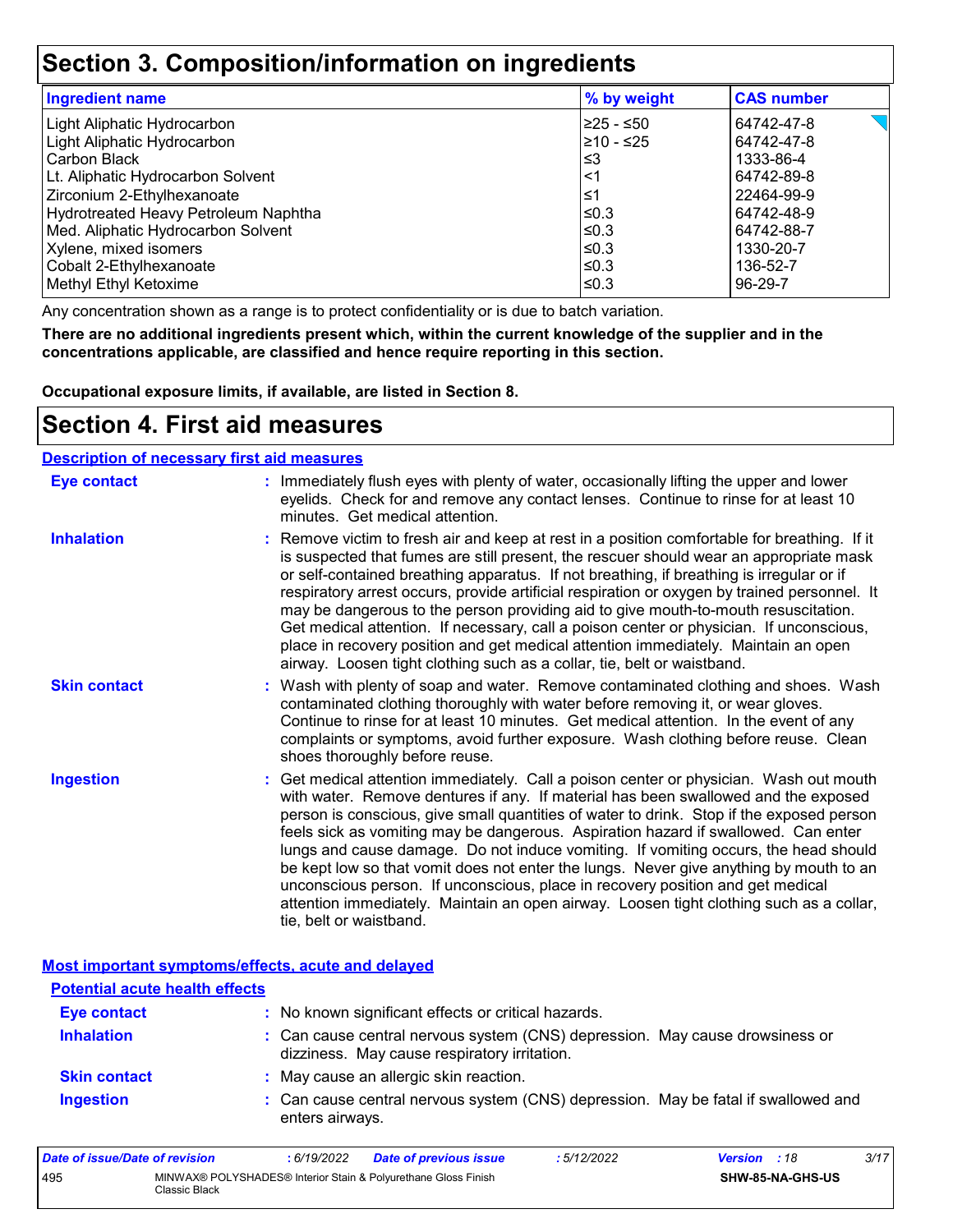# **Section 4. First aid measures**

| Over-exposure signs/symptoms |                                                                                                                                                                                                                                                                         |
|------------------------------|-------------------------------------------------------------------------------------------------------------------------------------------------------------------------------------------------------------------------------------------------------------------------|
| <b>Eye contact</b>           | : No specific data.                                                                                                                                                                                                                                                     |
| <b>Inhalation</b>            | : Adverse symptoms may include the following:<br>respiratory tract irritation<br>coughing<br>nausea or vomiting<br>headache<br>drowsiness/fatigue<br>dizziness/vertigo<br>unconsciousness<br>reduced fetal weight<br>increase in fetal deaths<br>skeletal malformations |
| <b>Skin contact</b>          | : Adverse symptoms may include the following:<br>irritation<br>redness<br>reduced fetal weight<br>increase in fetal deaths<br>skeletal malformations                                                                                                                    |
| <b>Ingestion</b>             | : Adverse symptoms may include the following:<br>nausea or vomiting<br>reduced fetal weight<br>increase in fetal deaths<br>skeletal malformations                                                                                                                       |
|                              | <b>Indication of immediate medical attention and special treatment needed, if necessary</b>                                                                                                                                                                             |
| Natos to physician           | Exact experience Contact poison tractment epocialist immor-                                                                                                                                                                                                             |

| <b>Notes to physician</b>         | : Treat symptomatically. Contact poison treatment specialist immediately if large<br>quantities have been ingested or inhaled.                                                                                                                                                                                                                                                                                  |
|-----------------------------------|-----------------------------------------------------------------------------------------------------------------------------------------------------------------------------------------------------------------------------------------------------------------------------------------------------------------------------------------------------------------------------------------------------------------|
| <b>Specific treatments</b>        | : No specific treatment.                                                                                                                                                                                                                                                                                                                                                                                        |
| <b>Protection of first-aiders</b> | : No action shall be taken involving any personal risk or without suitable training. If it is<br>suspected that fumes are still present, the rescuer should wear an appropriate mask or<br>self-contained breathing apparatus. It may be dangerous to the person providing aid to<br>give mouth-to-mouth resuscitation. Wash contaminated clothing thoroughly with water<br>before removing it, or wear gloves. |

**See toxicological information (Section 11)**

# **Section 5. Fire-fighting measures**

| <b>Extinguishing media</b>                           |                                                                                                                                                                                                                                                                                                                                                                                                                          |
|------------------------------------------------------|--------------------------------------------------------------------------------------------------------------------------------------------------------------------------------------------------------------------------------------------------------------------------------------------------------------------------------------------------------------------------------------------------------------------------|
| <b>Suitable extinguishing</b><br>media               | : Use dry chemical, $CO2$ , water spray (fog) or foam.                                                                                                                                                                                                                                                                                                                                                                   |
| Unsuitable extinguishing<br>media                    | : Do not use water jet.                                                                                                                                                                                                                                                                                                                                                                                                  |
| <b>Specific hazards arising</b><br>from the chemical | : Flammable liquid and vapor. Runoff to sewer may create fire or explosion hazard. In a<br>fire or if heated, a pressure increase will occur and the container may burst, with the risk<br>of a subsequent explosion. The vapor/gas is heavier than air and will spread along the<br>ground. Vapors may accumulate in low or confined areas or travel a considerable<br>distance to a source of ignition and flash back. |
| <b>Hazardous thermal</b><br>decomposition products   | Decomposition products may include the following materials:<br>carbon dioxide<br>carbon monoxide                                                                                                                                                                                                                                                                                                                         |

| Date of issue/Date of revision |                                                                                 | : 6/19/2022 | <b>Date of previous issue</b> | 5/12/2022 | <b>Version</b> : 18 |                         | 4/17 |
|--------------------------------|---------------------------------------------------------------------------------|-------------|-------------------------------|-----------|---------------------|-------------------------|------|
| 495                            | MINWAX® POLYSHADES® Interior Stain & Polyurethane Gloss Finish<br>Classic Black |             |                               |           |                     | <b>SHW-85-NA-GHS-US</b> |      |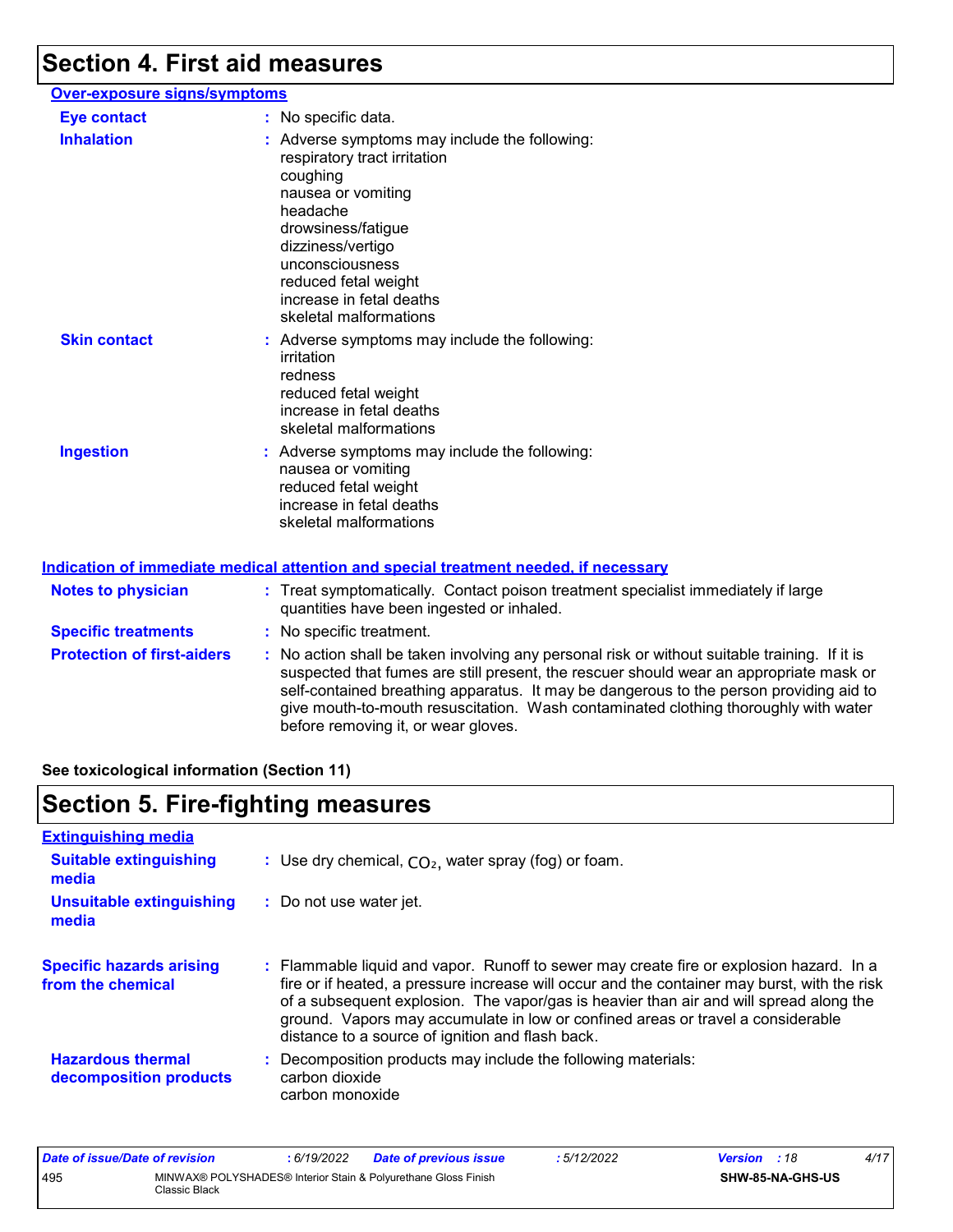# **Section 5. Fire-fighting measures**

| <b>Special protective actions</b><br>for fire-fighters | : Promptly isolate the scene by removing all persons from the vicinity of the incident if<br>there is a fire. No action shall be taken involving any personal risk or without suitable<br>training. Move containers from fire area if this can be done without risk. Use water<br>spray to keep fire-exposed containers cool. |
|--------------------------------------------------------|-------------------------------------------------------------------------------------------------------------------------------------------------------------------------------------------------------------------------------------------------------------------------------------------------------------------------------|
| <b>Special protective</b>                              | : Fire-fighters should wear appropriate protective equipment and self-contained breathing                                                                                                                                                                                                                                     |
| equipment for fire-fighters                            | apparatus (SCBA) with a full face-piece operated in positive pressure mode.                                                                                                                                                                                                                                                   |

### **Section 6. Accidental release measures**

|                                                              | Personal precautions, protective equipment and emergency procedures                                                                                                                                                                                                                                                                                                                                                                                                                                                                                                                                                                                                                                                                                                  |
|--------------------------------------------------------------|----------------------------------------------------------------------------------------------------------------------------------------------------------------------------------------------------------------------------------------------------------------------------------------------------------------------------------------------------------------------------------------------------------------------------------------------------------------------------------------------------------------------------------------------------------------------------------------------------------------------------------------------------------------------------------------------------------------------------------------------------------------------|
| For non-emergency<br>personnel                               | : No action shall be taken involving any personal risk or without suitable training.<br>Evacuate surrounding areas. Keep unnecessary and unprotected personnel from<br>entering. Do not touch or walk through spilled material. Shut off all ignition sources.<br>No flares, smoking or flames in hazard area. Avoid breathing vapor or mist. Provide<br>adequate ventilation. Wear appropriate respirator when ventilation is inadequate. Put<br>on appropriate personal protective equipment.                                                                                                                                                                                                                                                                      |
| For emergency responders                                     | : If specialized clothing is required to deal with the spillage, take note of any information in<br>Section 8 on suitable and unsuitable materials. See also the information in "For non-<br>emergency personnel".                                                                                                                                                                                                                                                                                                                                                                                                                                                                                                                                                   |
| <b>Environmental precautions</b>                             | : Avoid dispersal of spilled material and runoff and contact with soil, waterways, drains<br>and sewers. Inform the relevant authorities if the product has caused environmental<br>pollution (sewers, waterways, soil or air).                                                                                                                                                                                                                                                                                                                                                                                                                                                                                                                                      |
| <b>Methods and materials for containment and cleaning up</b> |                                                                                                                                                                                                                                                                                                                                                                                                                                                                                                                                                                                                                                                                                                                                                                      |
| <b>Small spill</b>                                           | : Stop leak if without risk. Move containers from spill area. Use spark-proof tools and<br>explosion-proof equipment. Dilute with water and mop up if water-soluble. Alternatively,<br>or if water-insoluble, absorb with an inert dry material and place in an appropriate waste<br>disposal container. Dispose of via a licensed waste disposal contractor.                                                                                                                                                                                                                                                                                                                                                                                                        |
| <b>Large spill</b>                                           | : Stop leak if without risk. Move containers from spill area. Use spark-proof tools and<br>explosion-proof equipment. Approach release from upwind. Prevent entry into sewers,<br>water courses, basements or confined areas. Wash spillages into an effluent treatment<br>plant or proceed as follows. Contain and collect spillage with non-combustible,<br>absorbent material e.g. sand, earth, vermiculite or diatomaceous earth and place in<br>container for disposal according to local regulations (see Section 13). Dispose of via a<br>licensed waste disposal contractor. Contaminated absorbent material may pose the<br>same hazard as the spilled product. Note: see Section 1 for emergency contact<br>information and Section 13 for waste disposal. |

# **Section 7. Handling and storage**

#### **Precautions for safe handling**

| <b>Protective measures</b> | : Put on appropriate personal protective equipment (see Section 8). Persons with a<br>history of skin sensitization problems should not be employed in any process in which<br>this product is used. Avoid exposure - obtain special instructions before use. Avoid<br>exposure during pregnancy. Do not handle until all safety precautions have been read<br>and understood. Do not get in eyes or on skin or clothing. Do not breathe vapor or mist.<br>Do not swallow. Use only with adequate ventilation. Wear appropriate respirator when<br>ventilation is inadequate. Do not enter storage areas and confined spaces unless<br>adequately ventilated. Keep in the original container or an approved alternative made<br>from a compatible material, kept tightly closed when not in use. Store and use away<br>from heat, sparks, open flame or any other ignition source. Use explosion-proof<br>electrical (ventilating, lighting and material handling) equipment. Use only non-sparking |
|----------------------------|-----------------------------------------------------------------------------------------------------------------------------------------------------------------------------------------------------------------------------------------------------------------------------------------------------------------------------------------------------------------------------------------------------------------------------------------------------------------------------------------------------------------------------------------------------------------------------------------------------------------------------------------------------------------------------------------------------------------------------------------------------------------------------------------------------------------------------------------------------------------------------------------------------------------------------------------------------------------------------------------------------|
|                            | tools. Take precautionary measures against electrostatic discharges. Empty containers<br>retain product residue and can be hazardous. Do not reuse container.                                                                                                                                                                                                                                                                                                                                                                                                                                                                                                                                                                                                                                                                                                                                                                                                                                       |

| Date of issue/Date of revision |                                                                                 | : 6/19/2022 | <b>Date of previous issue</b> | : 5/12/2022 | <b>Version</b> : 18 |                         | 5/17 |
|--------------------------------|---------------------------------------------------------------------------------|-------------|-------------------------------|-------------|---------------------|-------------------------|------|
| 495                            | MINWAX® POLYSHADES® Interior Stain & Polyurethane Gloss Finish<br>Classic Black |             |                               |             |                     | <b>SHW-85-NA-GHS-US</b> |      |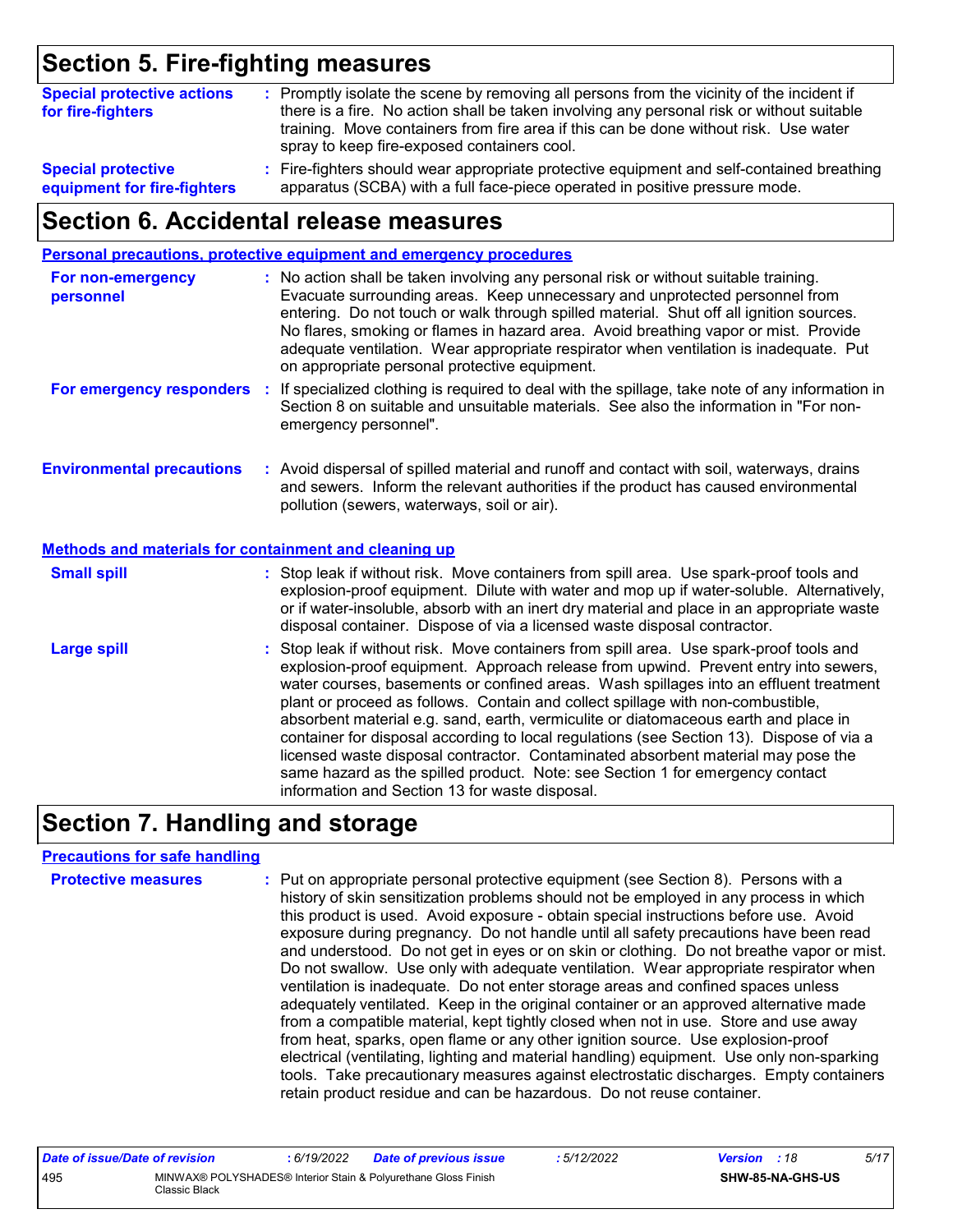# **Section 7. Handling and storage**

| <b>Advice on general</b><br>occupational hygiene                                 | : Eating, drinking and smoking should be prohibited in areas where this material is<br>handled, stored and processed. Workers should wash hands and face before eating,<br>drinking and smoking. Remove contaminated clothing and protective equipment before<br>entering eating areas. See also Section 8 for additional information on hygiene<br>measures.                                                                                                                                                                                                                                                                                                                                                    |
|----------------------------------------------------------------------------------|------------------------------------------------------------------------------------------------------------------------------------------------------------------------------------------------------------------------------------------------------------------------------------------------------------------------------------------------------------------------------------------------------------------------------------------------------------------------------------------------------------------------------------------------------------------------------------------------------------------------------------------------------------------------------------------------------------------|
| <b>Conditions for safe storage,</b><br>including any<br><b>incompatibilities</b> | Store in accordance with local regulations. Store in a segregated and approved area.<br>Store in original container protected from direct sunlight in a dry, cool and well-ventilated<br>area, away from incompatible materials (see Section 10) and food and drink. Store<br>locked up. Eliminate all ignition sources. Separate from oxidizing materials. Keep<br>container tightly closed and sealed until ready for use. Containers that have been<br>opened must be carefully resealed and kept upright to prevent leakage. Do not store in<br>unlabeled containers. Use appropriate containment to avoid environmental<br>contamination. See Section 10 for incompatible materials before handling or use. |

# **Section 8. Exposure controls/personal protection**

#### **Control parameters**

#### **Occupational exposure limits (OSHA United States)**

| <b>Ingredient name</b>                                                                 | CAS#                          | <b>Exposure limits</b>                                                                                                                                                                                                                                                                                                                                                      |  |  |
|----------------------------------------------------------------------------------------|-------------------------------|-----------------------------------------------------------------------------------------------------------------------------------------------------------------------------------------------------------------------------------------------------------------------------------------------------------------------------------------------------------------------------|--|--|
| Light Aliphatic Hydrocarbon                                                            | 64742-47-8                    | ACGIH TLV (United States, 1/2021).<br>Absorbed through skin.<br>TWA: 200 mg/m <sup>3</sup> , (as total hydrocarbon<br>vapor) 8 hours.                                                                                                                                                                                                                                       |  |  |
| Light Aliphatic Hydrocarbon                                                            | 64742-47-8                    | ACGIH TLV (United States, 1/2021).<br>Absorbed through skin.<br>TWA: 200 mg/m <sup>3</sup> , (as total hydrocarbon<br>vapor) 8 hours.                                                                                                                                                                                                                                       |  |  |
| <b>Carbon Black</b>                                                                    | 1333-86-4                     | ACGIH TLV (United States, 1/2021).<br>TWA: 3 mg/m <sup>3</sup> 8 hours. Form: Inhalable<br>fraction<br>NIOSH REL (United States, 10/2020).<br>TWA: 3.5 mg/m <sup>3</sup> 10 hours.<br>TWA: 0.1 mg of PAHs/cm <sup>3</sup> 10 hours.<br>OSHA PEL (United States, 5/2018).<br>TWA: $3.5 \text{ mg/m}^3$ 8 hours.                                                              |  |  |
| Lt. Aliphatic Hydrocarbon Solvent<br>Zirconium 2-Ethylhexanoate                        | 64742-89-8<br>22464-99-9      | None.<br>ACGIH TLV (United States, 1/2021).<br>TWA: $5 \text{ mg/m}^3$ , (as Zr) 8 hours.<br>STEL: 10 mg/m <sup>3</sup> , (as Zr) 15 minutes.<br>NIOSH REL (United States, 10/2020).<br>TWA: 5 mg/m <sup>3</sup> , (as Zr) 10 hours.<br>STEL: 10 mg/m <sup>3</sup> , (as Zr) 15 minutes.<br>OSHA PEL (United States, 5/2018).<br>TWA: $5 \text{ mg/m}^3$ , (as Zr) 8 hours. |  |  |
| Hydrotreated Heavy Petroleum Naphtha<br>Med. Aliphatic Hydrocarbon Solvent             | 64742-48-9<br>64742-88-7      | None.<br>OSHA PEL (United States, 5/2018).<br>TWA: 100 ppm 8 hours.<br>TWA: $400 \text{ mg/m}^3$ 8 hours.                                                                                                                                                                                                                                                                   |  |  |
| Xylene, mixed isomers                                                                  | 1330-20-7                     | ACGIH TLV (United States, 1/2021).<br>TWA: 100 ppm 8 hours.<br>TWA: 434 mg/m <sup>3</sup> 8 hours.<br>STEL: 150 ppm 15 minutes.<br>STEL: 651 mg/m <sup>3</sup> 15 minutes.<br>OSHA PEL (United States, 5/2018).<br>TWA: 100 ppm 8 hours.                                                                                                                                    |  |  |
| : 6/19/2022<br><b>Date of issue/Date of revision</b>                                   | <b>Date of previous issue</b> | :5/12/2022<br>6/17<br>Version : 18                                                                                                                                                                                                                                                                                                                                          |  |  |
| MINWAX® POLYSHADES® Interior Stain & Polyurethane Gloss Finish<br>495<br>Classic Black |                               | SHW-85-NA-GHS-US                                                                                                                                                                                                                                                                                                                                                            |  |  |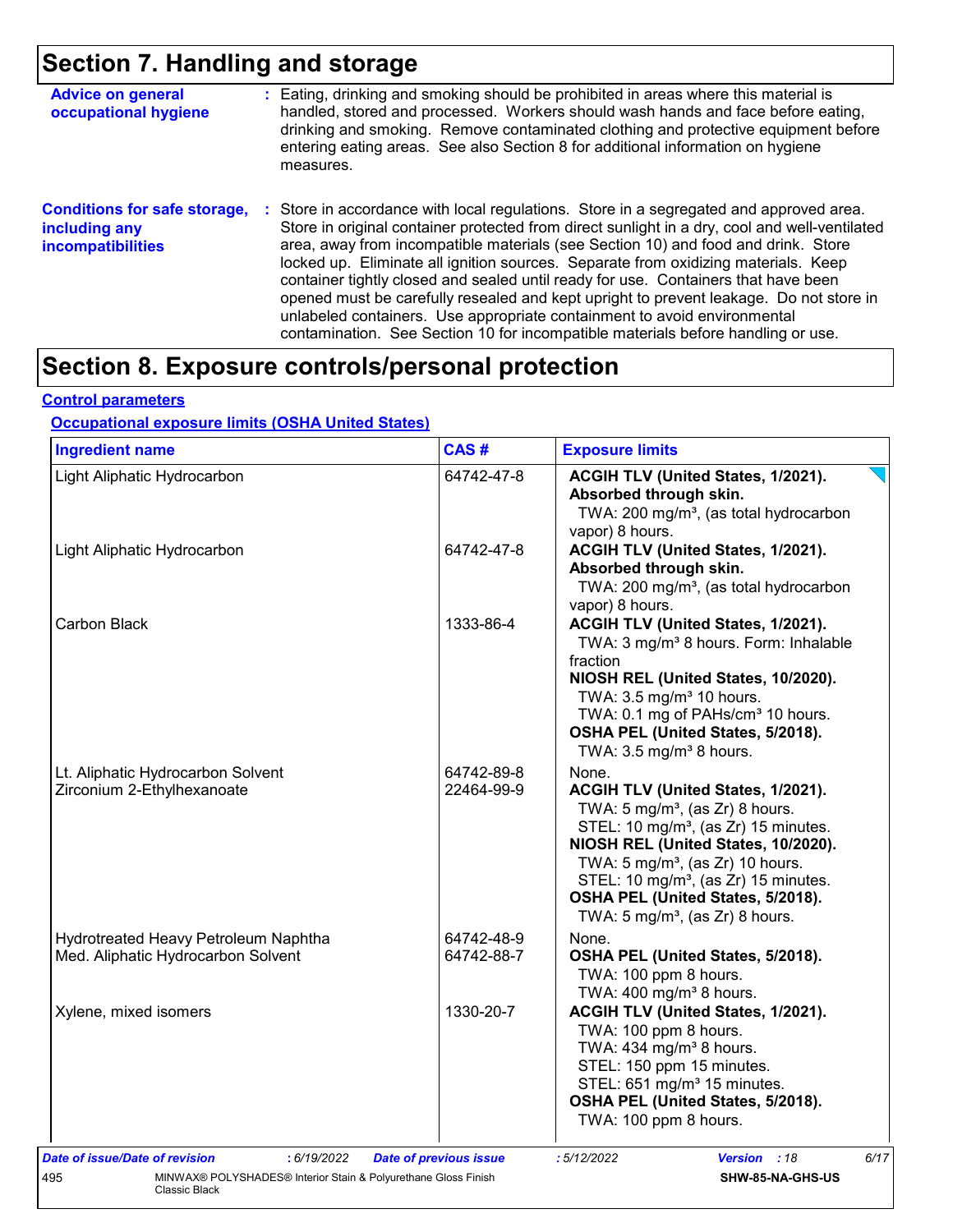#### **Section 8. Exposure controls/personal protection** TWA:  $435 \text{ mg/m}^3$  8 hours. Cobalt 2-Ethylhexanoate 136-52-7 **ACGIH TLV (United States, 1/2021). Skin sensitizer. Inhalation sensitizer.** TWA:  $0.02$  mg/m<sup>3</sup>, (as Co) 8 hours. Methyl Ethyl Ketoxime 96-29-7 **OARS WEEL (United States, 1/2021). Skin sensitizer.** TWA: 10 ppm 8 hours. Petroleum refining, hydrotreated light distillate | 64742-47-8 **CA British Columbia Provincial (Canada, 6/2021). Absorbed through skin.** TWA: 200 mg/m<sup>3</sup>, (as total hydrocarbon vapour) 8 hours. **CA Alberta Provincial (Canada, 6/2018). Absorbed through skin.** 8 hrs OEL: 200 mg/m<sup>3</sup>, (as total hydrocarbon vapour) 8 hours. **CA Ontario Provincial (Canada, 6/2019). Absorbed through skin.** TWA: 200 mg/m<sup>3</sup>, (as total hydrocarbon vapour) 8 hours. Petroleum refining, hydrotreated light distillate 64742-47-8 **CA British Columbia Provincial (Canada, 6/2021). Absorbed through skin.** TWA: 200 mg/m<sup>3</sup>, (as total hydrocarbon vapour) 8 hours. **CA Alberta Provincial (Canada, 6/2018). Absorbed through skin.** 8 hrs OEL: 200 mg/m<sup>3</sup>, (as total hydrocarbon vapour) 8 hours. **CA Ontario Provincial (Canada, 6/2019). Absorbed through skin.** TWA: 200 mg/m<sup>3</sup>, (as total hydrocarbon vapour) 8 hours. Carbon black 1333-86-4 **CA British Columbia Provincial (Canada, 6/2021).** TWA: 3 mg/m<sup>3</sup> 8 hours. Form: Inhalable **CA Ontario Provincial (Canada, 6/2019).** TWA: 3 mg/m<sup>3</sup> 8 hours. Form: Inhalable particulate matter. **CA Quebec Provincial (Canada, 6/2021).** TWAEV: 3 mg/m<sup>3</sup> 8 hours. Form: inhalable dust **CA Alberta Provincial (Canada, 6/2018).** 8 hrs OEL: 3.5 mg/m<sup>3</sup> 8 hours. **CA Saskatchewan Provincial (Canada, 7/2013).** STEL: 7 mg/m<sup>3</sup> 15 minutes. TWA:  $3.5 \text{ mg/m}^3$  8 hours. Zirconium 2-Ethylhexanoate 22464-99-9 **CA Alberta Provincial (Canada, 6/2018).** 8 hrs OEL:  $5 \text{ mg/m}^3$ , (as Zr) 8 hours. 15 min OEL: 10 mg/m<sup>3</sup>, (as Zr) 15 minutes. **CA British Columbia Provincial (Canada, 6/2021).** TWA:  $5 \text{ mg/m}^3$ , (as Zr) 8 hours. STEL:  $10 \text{ mg/m}^3$ , (as Zr) 15 minutes. **Ingredient name Exposure limits Exposure limits Occupational exposure limits (Canada) CAS #** *Date of issue/Date of revision* **:** *6/19/2022 Date of previous issue : 5/12/2022 Version : 18 7/17* 495 MINWAX® POLYSHADES® Interior Stain & Polyurethane Gloss Finish Classic Black **SHW-85-NA-GHS-US**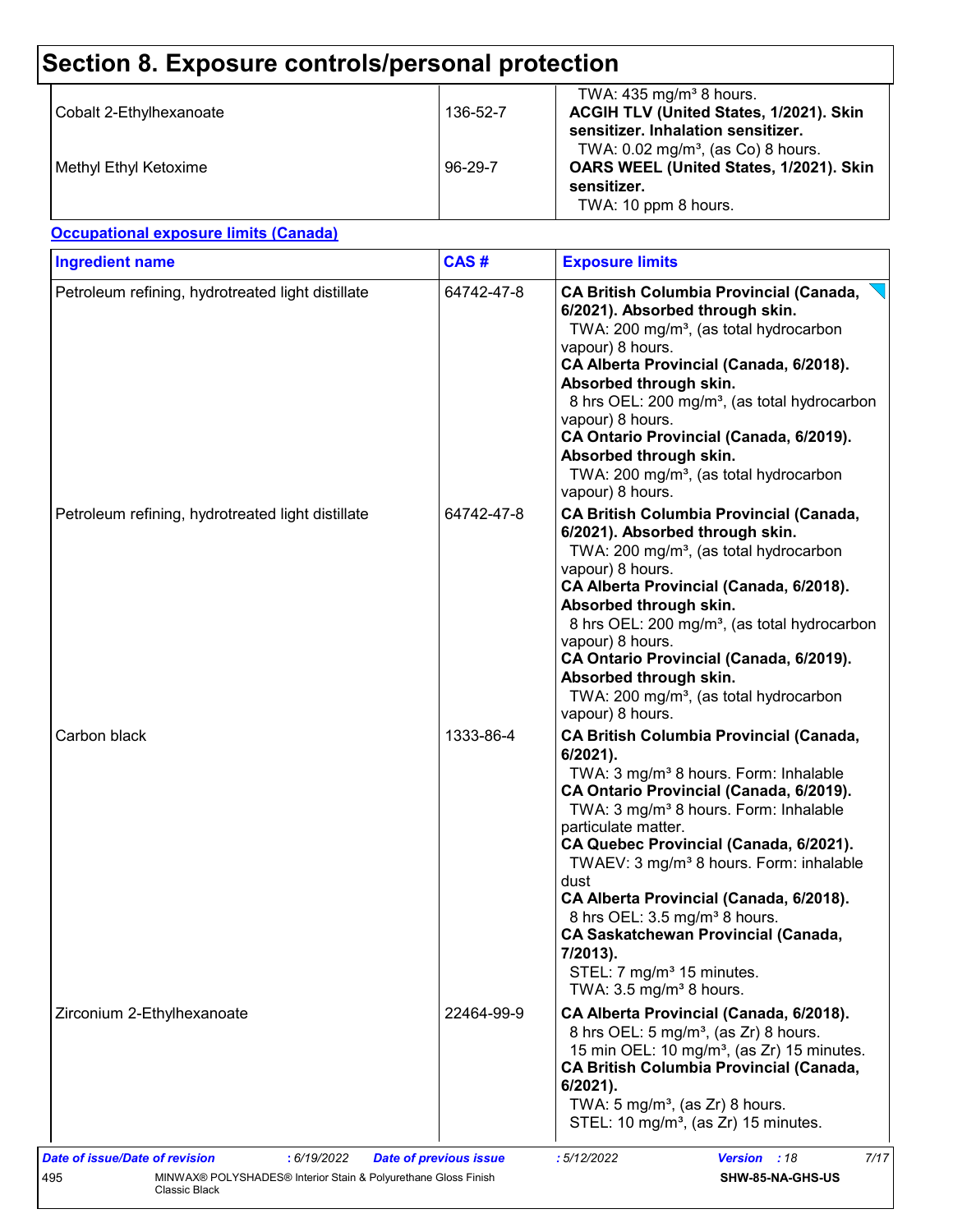# **Section 8. Exposure controls/personal protection**

|                         |           | CA Quebec Provincial (Canada, 6/2021).<br>TWAEV: 5 mg/m <sup>3</sup> , (as Zr) 8 hours.<br>STEV: 10 mg/m <sup>3</sup> , (as Zr) 15 minutes.<br>CA Ontario Provincial (Canada, 6/2019).<br>STEL: 10 mg/m <sup>3</sup> , (as Zr) 15 minutes.<br>TWA: 5 mg/m <sup>3</sup> , (as Zr) 8 hours.                                                                                                                                                                                                                                                                                                                                                                                                                                          |
|-------------------------|-----------|------------------------------------------------------------------------------------------------------------------------------------------------------------------------------------------------------------------------------------------------------------------------------------------------------------------------------------------------------------------------------------------------------------------------------------------------------------------------------------------------------------------------------------------------------------------------------------------------------------------------------------------------------------------------------------------------------------------------------------|
| Xylene                  | 1330-20-7 | CA Alberta Provincial (Canada, 6/2018).<br>8 hrs OEL: 100 ppm 8 hours.<br>15 min OEL: 651 mg/m <sup>3</sup> 15 minutes.<br>15 min OEL: 150 ppm 15 minutes.<br>8 hrs OEL: 434 mg/m <sup>3</sup> 8 hours.<br><b>CA British Columbia Provincial (Canada,</b><br>6/2021).<br>TWA: 100 ppm 8 hours.<br>STEL: 150 ppm 15 minutes.<br>CA Quebec Provincial (Canada, 6/2021).<br>TWAEV: 100 ppm 8 hours.<br>TWAEV: 434 mg/m <sup>3</sup> 8 hours.<br>STEV: 150 ppm 15 minutes.<br>STEV: 651 mg/m <sup>3</sup> 15 minutes.<br>CA Ontario Provincial (Canada, 6/2019).<br>STEL: 150 ppm 15 minutes.<br>TWA: 100 ppm 8 hours.<br><b>CA Saskatchewan Provincial (Canada,</b><br>7/2013).<br>STEL: 150 ppm 15 minutes.<br>TWA: 100 ppm 8 hours. |
| Cobalt 2-Ethylhexanoate | 136-52-7  | <b>CA British Columbia Provincial (Canada,</b><br>6/2021). Skin sensitizer. Inhalation<br>sensitizer.<br>TWA: 0.02 mg/m <sup>3</sup> , (as Co, Total) 8 hours.<br>CA Quebec Provincial (Canada, 6/2021).<br>Skin sensitizer.<br>TWAEV: $0.02$ mg/m <sup>3</sup> , (as Co) 8 hours.<br>CA Ontario Provincial (Canada, 6/2019).<br>TWA: 0.02 mg/m <sup>3</sup> , (as Co) 8 hours.<br><b>CA Saskatchewan Provincial (Canada,</b><br>7/2013).<br>STEL: 0.06 mg/m <sup>3</sup> , (measured as Co) 15<br>minutes.<br>TWA: 0.02 mg/m <sup>3</sup> , (measured as Co) 8<br>hours.                                                                                                                                                          |
| Methyl Ethyl Ketoxime   | 96-29-7   | OARS WEEL (United States, 1/2021). Skin<br>sensitizer.<br>TWA: 10 ppm 8 hours.                                                                                                                                                                                                                                                                                                                                                                                                                                                                                                                                                                                                                                                     |

#### **Occupational exposure limits (Mexico)**

|                                                                                        |  |            | CAS#                                                                                                                                                       |            | <b>Exposure limits</b>                                                                                                                       |                     |      |  |
|----------------------------------------------------------------------------------------|--|------------|------------------------------------------------------------------------------------------------------------------------------------------------------------|------------|----------------------------------------------------------------------------------------------------------------------------------------------|---------------------|------|--|
| Light Aliphatic Hydrocarbon<br>Light Aliphatic Hydrocarbon                             |  |            |                                                                                                                                                            | 64742-47-8 | <b>ACGIH TLV (United States, 1/2021).</b><br>Absorbed through skin.<br>TWA: 200 mg/m <sup>3</sup> , (as total hydrocarbon<br>vapor) 8 hours. |                     |      |  |
|                                                                                        |  |            | <b>ACGIH TLV (United States, 1/2021).</b><br>64742-47-8<br>Absorbed through skin.<br>TWA: 200 mg/m <sup>3</sup> , (as total hydrocarbon<br>vapor) 8 hours. |            |                                                                                                                                              |                     |      |  |
| Date of issue/Date of revision                                                         |  | :6/19/2022 | <b>Date of previous issue</b>                                                                                                                              |            | :5/12/2022                                                                                                                                   | <b>Version</b> : 18 | 8/17 |  |
| MINWAX® POLYSHADES® Interior Stain & Polyurethane Gloss Finish<br>495<br>Classic Black |  |            |                                                                                                                                                            |            | SHW-85-NA-GHS-US                                                                                                                             |                     |      |  |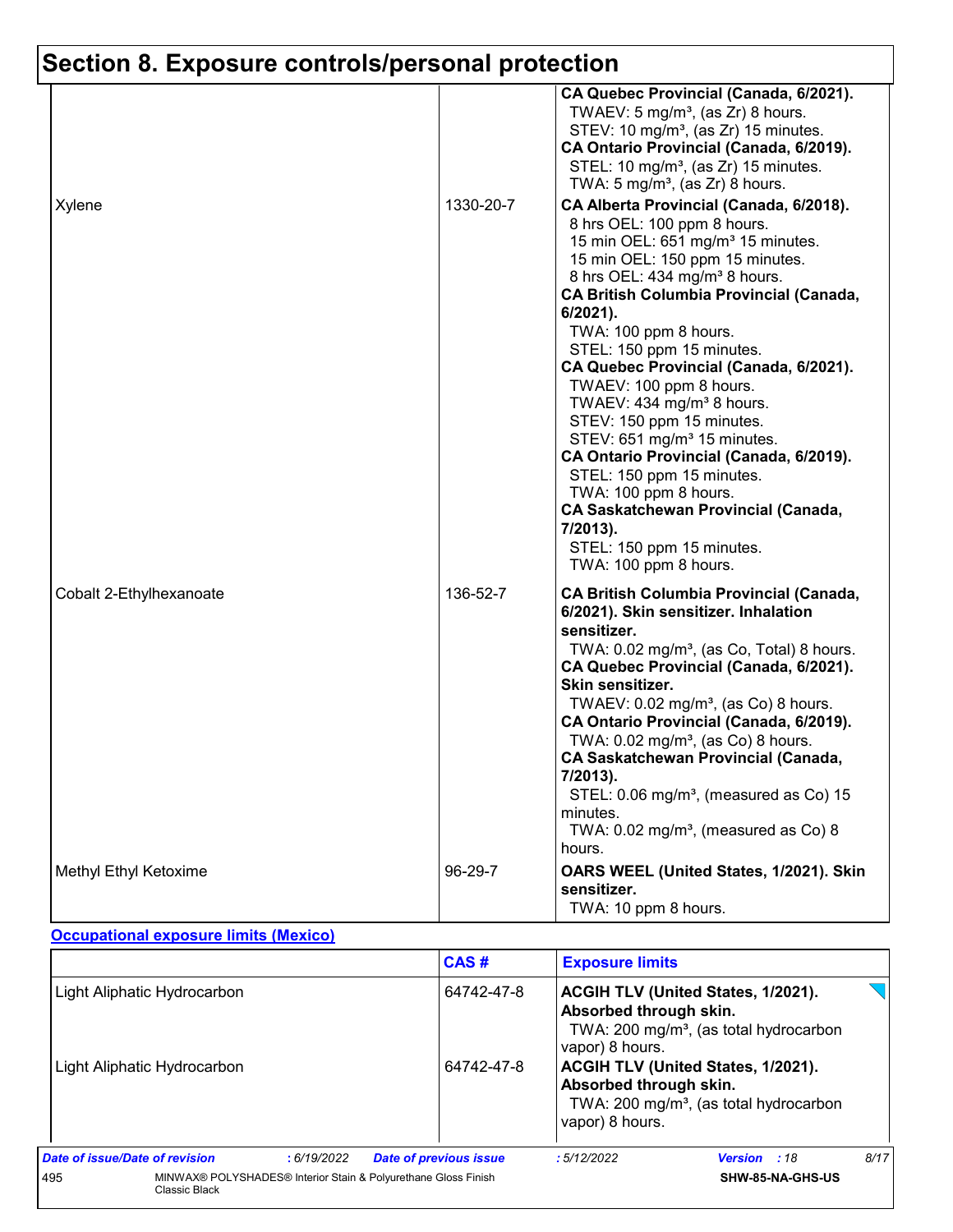| Zirconium 2-Ethylhexanoate                        |  |                                                             | 22464-99-9 | NOM-010-STPS-2014 (Mexico, 4/2016).                                                                                                                                                                                                                                                                                                                                                                                                                                                                                                                                                                                  |
|---------------------------------------------------|--|-------------------------------------------------------------|------------|----------------------------------------------------------------------------------------------------------------------------------------------------------------------------------------------------------------------------------------------------------------------------------------------------------------------------------------------------------------------------------------------------------------------------------------------------------------------------------------------------------------------------------------------------------------------------------------------------------------------|
|                                                   |  |                                                             |            | TWA: $5 \text{ mg/m}^3$ , (as Zr) 8 hours.<br>STEL: 10 mg/m <sup>3</sup> , (as Zr) 15 minutes.                                                                                                                                                                                                                                                                                                                                                                                                                                                                                                                       |
| Cobalt 2-Ethylhexanoate                           |  |                                                             | 136-52-7   | NOM-010-STPS-2014 (Mexico, 4/2016).<br>TWA: 0.02 mg/m <sup>3</sup> , (as Co) 8 hours.                                                                                                                                                                                                                                                                                                                                                                                                                                                                                                                                |
| <b>Appropriate engineering</b><br><b>controls</b> |  | ventilation equipment.                                      |            | : Use only with adequate ventilation. Use process enclosures, local exhaust ventilation or<br>other engineering controls to keep worker exposure to airborne contaminants below any<br>recommended or statutory limits. The engineering controls also need to keep gas,<br>vapor or dust concentrations below any lower explosive limits. Use explosion-proof                                                                                                                                                                                                                                                        |
| <b>Environmental exposure</b><br>controls         |  | will be necessary to reduce emissions to acceptable levels. |            | Emissions from ventilation or work process equipment should be checked to ensure<br>they comply with the requirements of environmental protection legislation. In some<br>cases, fume scrubbers, filters or engineering modifications to the process equipment                                                                                                                                                                                                                                                                                                                                                       |
| <b>Individual protection measures</b>             |  |                                                             |            |                                                                                                                                                                                                                                                                                                                                                                                                                                                                                                                                                                                                                      |
| <b>Hygiene measures</b>                           |  | showers are close to the workstation location.              |            | : Wash hands, forearms and face thoroughly after handling chemical products, before<br>eating, smoking and using the lavatory and at the end of the working period.<br>Appropriate techniques should be used to remove potentially contaminated clothing.<br>Contaminated work clothing should not be allowed out of the workplace. Wash<br>contaminated clothing before reusing. Ensure that eyewash stations and safety                                                                                                                                                                                            |
| <b>Eye/face protection</b>                        |  | shields.                                                    |            | Safety eyewear complying with an approved standard should be used when a risk<br>assessment indicates this is necessary to avoid exposure to liquid splashes, mists,<br>gases or dusts. If contact is possible, the following protection should be worn, unless<br>the assessment indicates a higher degree of protection: safety glasses with side-                                                                                                                                                                                                                                                                 |
| <b>Skin protection</b>                            |  |                                                             |            |                                                                                                                                                                                                                                                                                                                                                                                                                                                                                                                                                                                                                      |
| <b>Hand protection</b>                            |  |                                                             |            | Chemical-resistant, impervious gloves complying with an approved standard should be<br>worn at all times when handling chemical products if a risk assessment indicates this is<br>necessary. Considering the parameters specified by the glove manufacturer, check<br>during use that the gloves are still retaining their protective properties. It should be<br>noted that the time to breakthrough for any glove material may be different for different<br>glove manufacturers. In the case of mixtures, consisting of several substances, the<br>protection time of the gloves cannot be accurately estimated. |
| <b>Body protection</b>                            |  | should include anti-static overalls, boots and gloves.      |            | Personal protective equipment for the body should be selected based on the task being<br>performed and the risks involved and should be approved by a specialist before<br>handling this product. When there is a risk of ignition from static electricity, wear anti-<br>static protective clothing. For the greatest protection from static discharges, clothing                                                                                                                                                                                                                                                   |
| <b>Other skin protection</b>                      |  | specialist before handling this product.                    |            | Appropriate footwear and any additional skin protection measures should be selected<br>based on the task being performed and the risks involved and should be approved by a                                                                                                                                                                                                                                                                                                                                                                                                                                          |
| <b>Respiratory protection</b>                     |  | aspects of use.                                             |            | : Based on the hazard and potential for exposure, select a respirator that meets the<br>appropriate standard or certification. Respirators must be used according to a<br>respiratory protection program to ensure proper fitting, training, and other important                                                                                                                                                                                                                                                                                                                                                     |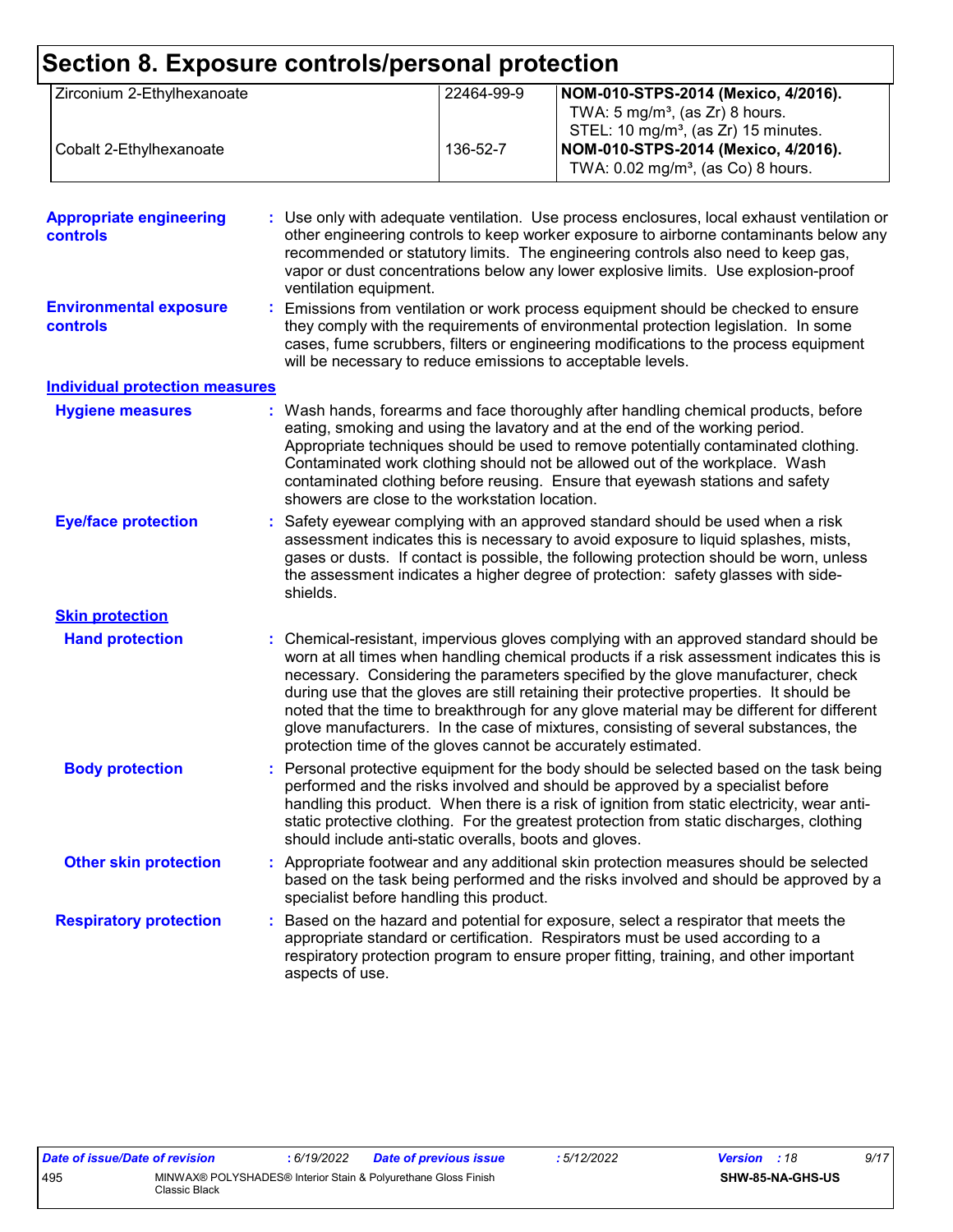# **Section 9. Physical and chemical properties**

The conditions of measurement of all properties are at standard temperature and pressure unless otherwise indicated.

| <b>Appearance</b>                                                 |                                                                |
|-------------------------------------------------------------------|----------------------------------------------------------------|
| <b>Physical state</b>                                             | $:$ Liquid.                                                    |
| <b>Color</b>                                                      | : Not available.                                               |
| <b>Odor</b>                                                       | : Not available.                                               |
| <b>Odor threshold</b>                                             | : Not available.                                               |
| рH                                                                | Not applicable.                                                |
| <b>Melting point/freezing point</b>                               | : Not available.                                               |
| <b>Boiling point, initial boiling</b><br>point, and boiling range | : $148^{\circ}$ C (298.4 $^{\circ}$ F)                         |
| <b>Flash point</b>                                                | : Closed cup: 41°C (105.8°F) [Pensky-Martens Closed Cup]       |
| <b>Evaporation rate</b>                                           | $: 0.13$ (butyl acetate = 1)                                   |
| <b>Flammability</b>                                               | : Not available.                                               |
| Lower and upper explosion<br>limit/flammability limit             | $:$ Lower: $0.7\%$<br>Upper: 7%                                |
| <b>Vapor pressure</b>                                             | $: 0.25$ kPa (1.9 mm Hg)                                       |
| <b>Relative vapor density</b>                                     | : $5$ [Air = 1]                                                |
| <b>Relative density</b>                                           | : 0.91                                                         |
| <b>Solubility</b>                                                 | : Not available.                                               |
| <b>Partition coefficient: n-</b><br>octanol/water                 | : Not applicable.                                              |
| <b>Auto-ignition temperature</b>                                  | : Not available.                                               |
| <b>Decomposition temperature</b>                                  | : Not available.                                               |
| <b>Viscosity</b>                                                  | Kinematic (40°C (104°F)): <20.5 mm <sup>2</sup> /s (<20.5 cSt) |
| <b>Molecular weight</b>                                           | Not applicable.                                                |
| <b>Aerosol product</b>                                            |                                                                |
| <b>Heat of combustion</b>                                         | : $19.321$ kJ/g                                                |

# **Section 10. Stability and reactivity**

| <b>Reactivity</b>                                   | : No specific test data related to reactivity available for this product or its ingredients.                                                                                                                                               |
|-----------------------------------------------------|--------------------------------------------------------------------------------------------------------------------------------------------------------------------------------------------------------------------------------------------|
| <b>Chemical stability</b>                           | : The product is stable.                                                                                                                                                                                                                   |
| <b>Possibility of hazardous</b><br><b>reactions</b> | : Under normal conditions of storage and use, hazardous reactions will not occur.                                                                                                                                                          |
| <b>Conditions to avoid</b>                          | : Avoid all possible sources of ignition (spark or flame). Do not pressurize, cut, weld,<br>braze, solder, drill, grind or expose containers to heat or sources of ignition. Do not<br>allow vapor to accumulate in low or confined areas. |
| <b>Incompatible materials</b>                       | : Reactive or incompatible with the following materials:<br>oxidizing materials                                                                                                                                                            |
| <b>Hazardous decomposition</b><br>products          | : Under normal conditions of storage and use, hazardous decomposition products should<br>not be produced.                                                                                                                                  |

| Date of issue/Date of revision |               | 6/19/2022 | <b>Date of previous issue</b>                                  | : 5/12/2022 | <b>Version</b> : 18 |                  | 10/17 |
|--------------------------------|---------------|-----------|----------------------------------------------------------------|-------------|---------------------|------------------|-------|
| 495                            | Classic Black |           | MINWAX® POLYSHADES® Interior Stain & Polyurethane Gloss Finish |             |                     | SHW-85-NA-GHS-US |       |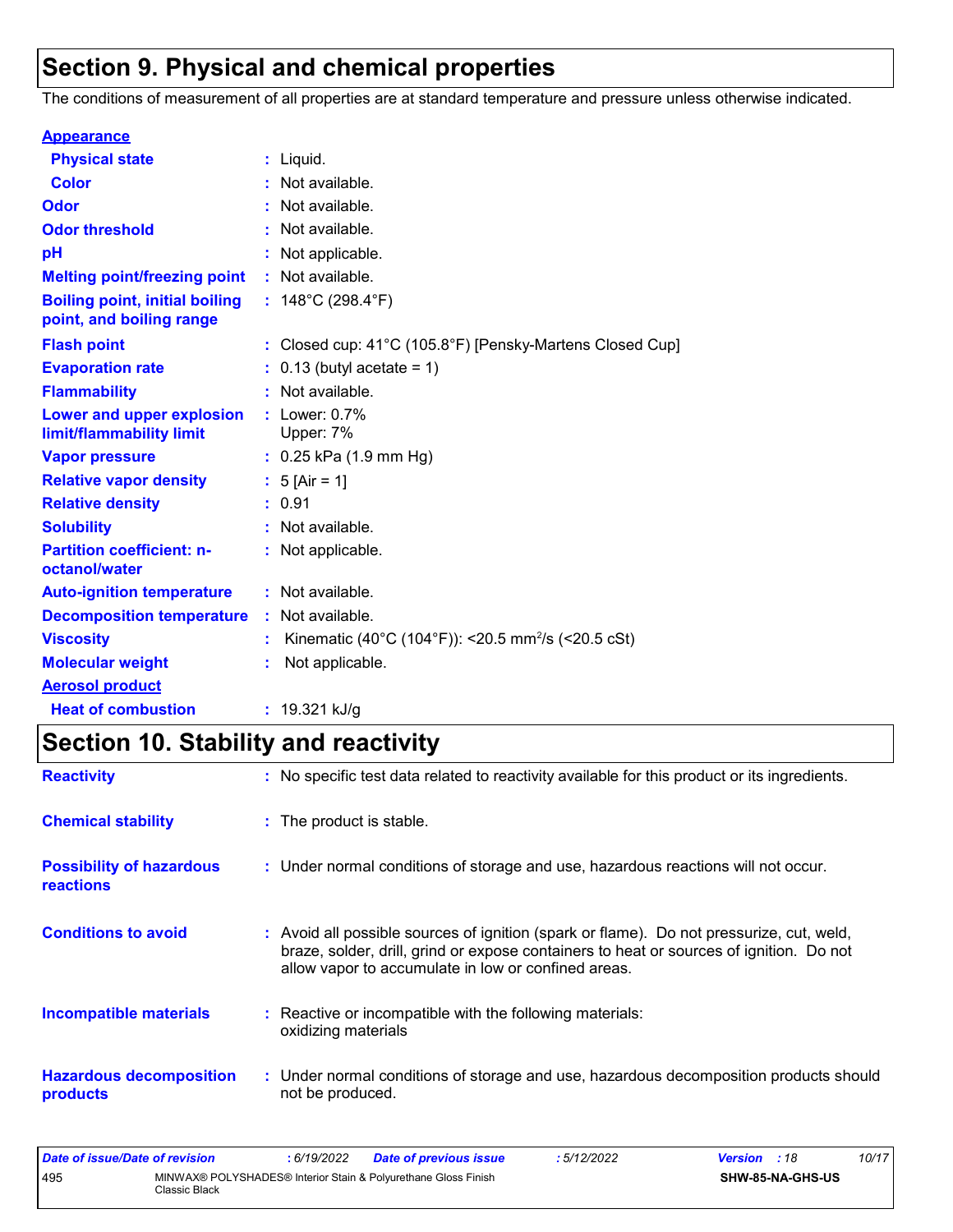## **Section 11. Toxicological information**

#### **Information on toxicological effects**

#### **Acute toxicity**

| <b>Product/ingredient name</b> | <b>Result</b>                | <b>Species</b> | <b>Dose</b>            | <b>Exposure</b> |
|--------------------------------|------------------------------|----------------|------------------------|-----------------|
| Carbon Black                   | LD50 Oral                    | Rat            | >15400 mg/kg           |                 |
| Zirconium 2-Ethylhexanoate     | LD50 Dermal                  | Rabbit         | $>5$ g/kg              |                 |
|                                | LD50 Oral                    | Rat            | $>5$ g/kg              |                 |
| <b>Hydrotreated Heavy</b>      | <b>LC50 Inhalation Vapor</b> | Rat            | 8500 mg/m <sup>3</sup> | l4 hours        |
| Petroleum Naphtha              |                              |                |                        |                 |
|                                | LD50 Oral                    | Rat            | $>6$ g/kg              |                 |
| Xylene, mixed isomers          | <b>LC50 Inhalation Gas.</b>  | Rat            | 6700 ppm               | 4 hours         |
|                                | LD50 Oral                    | Rat            | 4300 mg/kg             |                 |
| Cobalt 2-Ethylhexanoate        | LD50 Dermal                  | Rabbit         | $>5$ g/kg              |                 |
|                                | LD50 Oral                    | Rat            | $1.22$ g/kg            |                 |
| Methyl Ethyl Ketoxime          | LD50 Oral                    | Rat            | 930 mg/kg              |                 |

#### **Irritation/Corrosion**

| <b>Product/ingredient name</b> | <b>Result</b>            | <b>Species</b> | <b>Score</b> | <b>Exposure</b> | <b>Observation</b>       |
|--------------------------------|--------------------------|----------------|--------------|-----------------|--------------------------|
| Xylene, mixed isomers          | Eyes - Mild irritant     | Rabbit         |              | $87 \text{ mg}$ |                          |
|                                | Eyes - Severe irritant   | Rabbit         |              | 24 hours 5      | ٠                        |
|                                |                          |                |              | l mg            |                          |
|                                | Skin - Mild irritant     | Rat            |              | 8 hours 60 uL I |                          |
|                                | Skin - Moderate irritant | Rabbit         |              | 24 hours 500    |                          |
|                                |                          |                |              | mg              |                          |
|                                | Skin - Moderate irritant | Rabbit         |              | 100 %           |                          |
| Methyl Ethyl Ketoxime          | Eyes - Severe irritant   | Rabbit         |              | 100 uL          | $\overline{\phantom{0}}$ |

#### **Sensitization**

Not available.

#### **Mutagenicity**

Not available.

#### **Carcinogenicity**

Not available.

#### **Classification**

| <b>Product/ingredient name</b> | <b>OSHA</b> | <b>IARC</b> | <b>NTP</b>                                       |
|--------------------------------|-------------|-------------|--------------------------------------------------|
| <b>ICarbon Black</b>           |             | 2B          |                                                  |
| Xylene, mixed isomers          |             | ' 3         |                                                  |
| Cobalt 2-Ethylhexanoate        |             | 2B          | Reasonably anticipated to be a human carcinogen. |

#### **Reproductive toxicity**

Not available.

#### **Teratogenicity**

Not available.

#### **Specific target organ toxicity (single exposure)**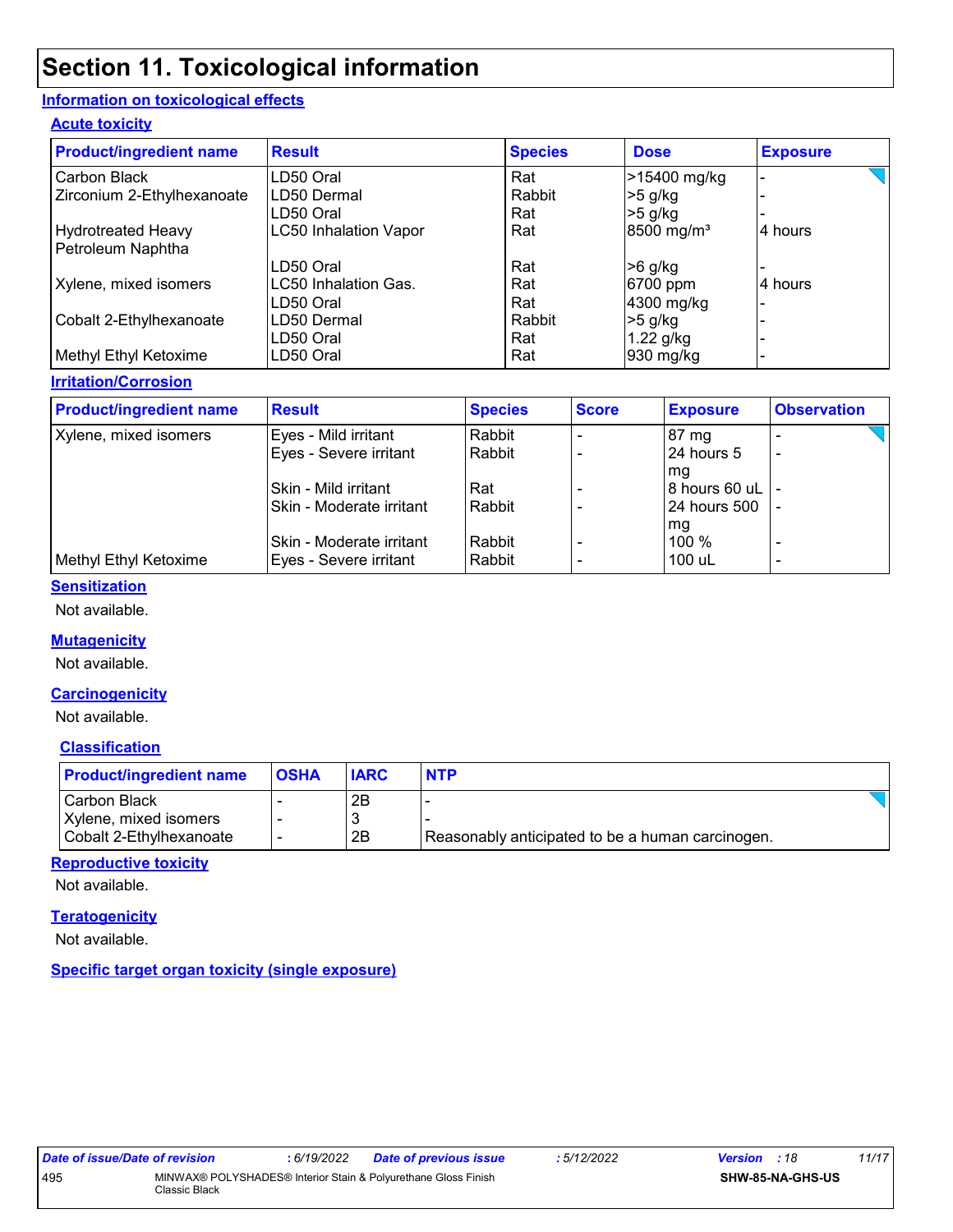# **Section 11. Toxicological information**

| <b>Name</b>                          | <b>Category</b> | <b>Route of</b><br>exposure | <b>Target organs</b>                    |
|--------------------------------------|-----------------|-----------------------------|-----------------------------------------|
| Light Aliphatic Hydrocarbon          | Category 3      |                             | Respiratory tract<br><b>irritation</b>  |
|                                      | Category 3      |                             | Narcotic effects                        |
| Light Aliphatic Hydrocarbon          | Category 3      |                             | Respiratory tract<br><b>lirritation</b> |
|                                      | Category 3      |                             | Narcotic effects                        |
| Lt. Aliphatic Hydrocarbon Solvent    | Category 3      |                             | Respiratory tract<br><b>irritation</b>  |
|                                      | Category 3      |                             | Narcotic effects                        |
| Hydrotreated Heavy Petroleum Naphtha | Category 3      |                             | Respiratory tract<br>irritation         |
|                                      | Category 3      |                             | Narcotic effects                        |
| Med. Aliphatic Hydrocarbon Solvent   | Category 3      |                             | Respiratory tract<br>irritation         |
|                                      | Category 3      |                             | Narcotic effects                        |
| Xylene, mixed isomers                | Category 3      |                             | Respiratory tract<br><b>irritation</b>  |
| Methyl Ethyl Ketoxime                | Category 1      |                             | upper respiratory<br>tract              |
|                                      | Category 3      |                             | Narcotic effects                        |

#### **Specific target organ toxicity (repeated exposure)**

| <b>Category</b> | <b>Route of</b><br>exposure | <b>Target organs</b> |
|-----------------|-----------------------------|----------------------|
| Category 2      |                             |                      |
| Category 2      |                             |                      |
| Category 2      |                             |                      |
| Category 2      |                             |                      |
| Category 1      |                             |                      |
| Category 2      |                             |                      |
| Category 2      |                             | blood system         |
|                 |                             |                      |

#### **Aspiration hazard**

| <b>Name</b>                          | <b>Result</b>                         |
|--------------------------------------|---------------------------------------|
| Light Aliphatic Hydrocarbon          | <b>ASPIRATION HAZARD - Category 1</b> |
| Light Aliphatic Hydrocarbon          | <b>ASPIRATION HAZARD - Category 1</b> |
| Lt. Aliphatic Hydrocarbon Solvent    | <b>ASPIRATION HAZARD - Category 1</b> |
| Hydrotreated Heavy Petroleum Naphtha | <b>ASPIRATION HAZARD - Category 1</b> |
| Med. Aliphatic Hydrocarbon Solvent   | <b>ASPIRATION HAZARD - Category 1</b> |
| Xylene, mixed isomers                | <b>ASPIRATION HAZARD - Category 1</b> |

#### **Information on the likely :** Not available. **routes of exposure**

| <b>Potential acute health effects</b> |                                                                                                                              |
|---------------------------------------|------------------------------------------------------------------------------------------------------------------------------|
| <b>Eye contact</b>                    | : No known significant effects or critical hazards.                                                                          |
| <b>Inhalation</b>                     | : Can cause central nervous system (CNS) depression. May cause drowsiness or<br>dizziness. May cause respiratory irritation. |
| <b>Skin contact</b>                   | : May cause an allergic skin reaction.                                                                                       |
| <b>Ingestion</b>                      | : Can cause central nervous system (CNS) depression. May be fatal if swallowed and<br>enters airways.                        |

#### **Symptoms related to the physical, chemical and toxicological characteristics**

| Date of issue/Date of revision |               | : 6/19/2022 | <b>Date of previous issue</b>                                  | : 5/12/2022 | <b>Version</b> : 18 |                         | 12/17 |
|--------------------------------|---------------|-------------|----------------------------------------------------------------|-------------|---------------------|-------------------------|-------|
| 495                            | Classic Black |             | MINWAX® POLYSHADES® Interior Stain & Polyurethane Gloss Finish |             |                     | <b>SHW-85-NA-GHS-US</b> |       |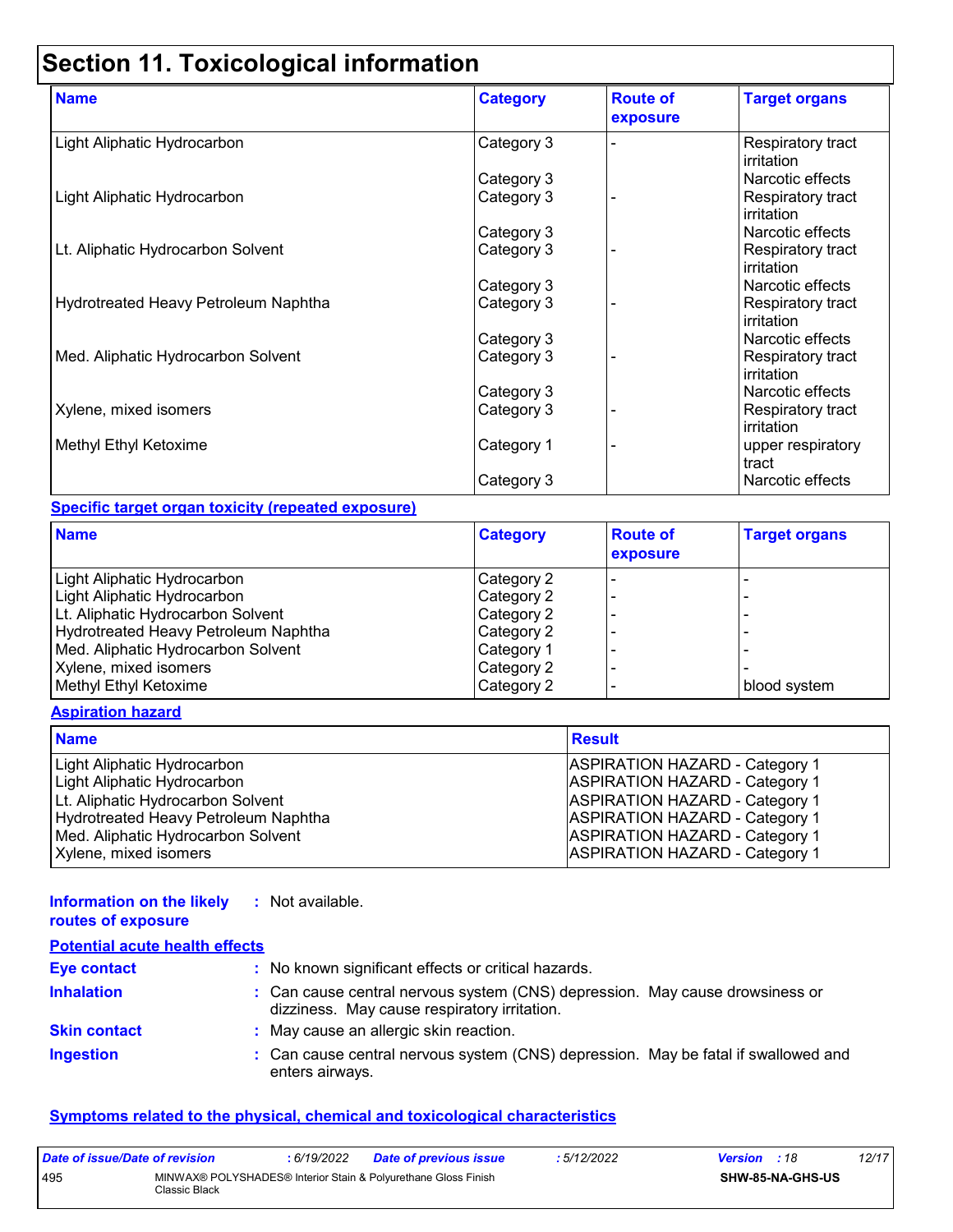# **Section 11. Toxicological information**

| <b>Eye contact</b>  | : No specific data.                                                                                                                                                                                                                                                     |
|---------------------|-------------------------------------------------------------------------------------------------------------------------------------------------------------------------------------------------------------------------------------------------------------------------|
| <b>Inhalation</b>   | : Adverse symptoms may include the following:<br>respiratory tract irritation<br>coughing<br>nausea or vomiting<br>headache<br>drowsiness/fatigue<br>dizziness/vertigo<br>unconsciousness<br>reduced fetal weight<br>increase in fetal deaths<br>skeletal malformations |
| <b>Skin contact</b> | : Adverse symptoms may include the following:<br>irritation<br>redness<br>reduced fetal weight<br>increase in fetal deaths<br>skeletal malformations                                                                                                                    |
| <b>Ingestion</b>    | : Adverse symptoms may include the following:<br>nausea or vomiting<br>reduced fetal weight<br>increase in fetal deaths<br>skeletal malformations                                                                                                                       |

|                                                   | Delayed and immediate effects and also chronic effects from short and long term exposure                                                                                       |
|---------------------------------------------------|--------------------------------------------------------------------------------------------------------------------------------------------------------------------------------|
| <b>Short term exposure</b>                        |                                                                                                                                                                                |
| <b>Potential immediate</b><br><b>effects</b>      | : Not available.                                                                                                                                                               |
| <b>Potential delayed effects</b>                  | : Not available.                                                                                                                                                               |
| <b>Long term exposure</b>                         |                                                                                                                                                                                |
| <b>Potential immediate</b><br><b>effects</b>      | $:$ Not available.                                                                                                                                                             |
| <b>Potential delayed effects : Not available.</b> |                                                                                                                                                                                |
| <b>Potential chronic health effects</b>           |                                                                                                                                                                                |
| Not available.                                    |                                                                                                                                                                                |
| <b>General</b>                                    | : May cause damage to organs through prolonged or repeated exposure. Once<br>sensitized, a severe allergic reaction may occur when subsequently exposed to very low<br>levels. |
| <b>Carcinogenicity</b>                            | : Suspected of causing cancer. Risk of cancer depends on duration and level of<br>exposure.                                                                                    |
| <b>Mutagenicity</b>                               | : No known significant effects or critical hazards.                                                                                                                            |
| <b>Teratogenicity</b>                             | : Suspected of damaging the unborn child.                                                                                                                                      |
| <b>Developmental effects</b>                      | : No known significant effects or critical hazards.                                                                                                                            |
| <b>Fertility effects</b>                          | : May damage fertility.                                                                                                                                                        |

#### **Numerical measures of toxicity** Not available. **Acute toxicity estimates**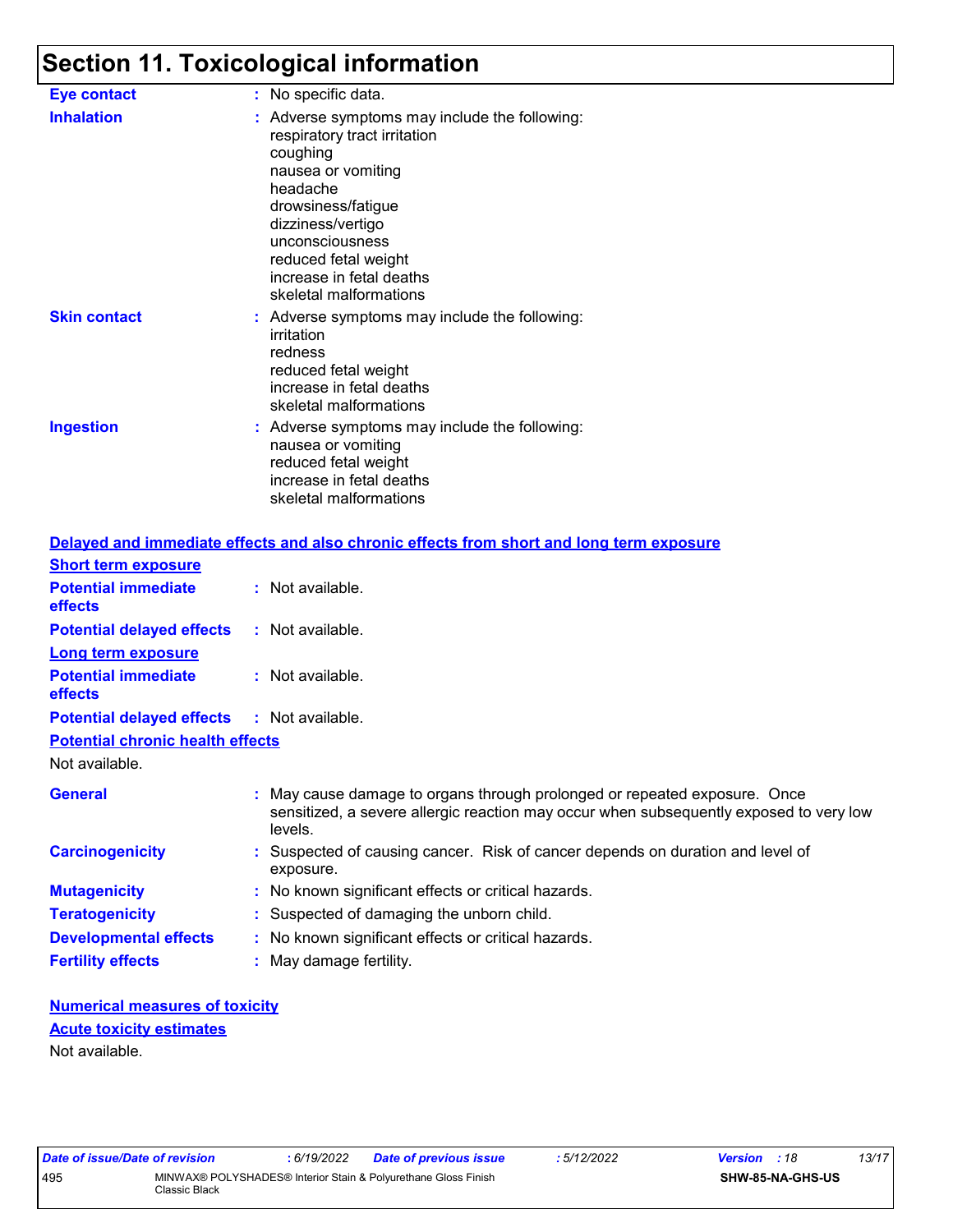## **Section 12. Ecological information**

| <b>Product/ingredient name</b>       | <b>Result</b>                      | <b>Species</b>                      | <b>Exposure</b> |
|--------------------------------------|------------------------------------|-------------------------------------|-----------------|
| Light Aliphatic Hydrocarbon          | Acute LC50 2200 µg/l Fresh water   | Fish - Lepomis macrochirus          | 4 days          |
| Light Aliphatic Hydrocarbon          | Acute LC50 2200 µg/l Fresh water   | Fish - Lepomis macrochirus          | 4 days          |
| Lt. Aliphatic Hydrocarbon<br>Solvent | Acute LC50 >100000 ppm Fresh water | <b>Fish - Oncorhynchus mykiss</b>   | 96 hours        |
| Xylene, mixed isomers                | Acute LC50 8500 µg/l Marine water  | Crustaceans - Palaemonetes<br>pugio | 48 hours        |
|                                      | Acute LC50 13400 µg/l Fresh water  | <b>Fish - Pimephales promelas</b>   | 96 hours        |
| Methyl Ethyl Ketoxime                | Acute LC50 843000 µg/l Fresh water | <b>Fish - Pimephales promelas</b>   | 96 hours        |

#### **Persistence and degradability**

**Toxicity**

| <b>Product/ingredient name</b> | <b>Aquatic half-life</b> | <b>Photolysis</b> | Biodegradability |
|--------------------------------|--------------------------|-------------------|------------------|
| Xylene, mixed isomers          |                          |                   | Readily          |

#### **Bioaccumulative potential**

| <b>Product/ingredient name</b>                                               | $LogP_{ow}$    | <b>BCF</b>                           | <b>Potential</b>   |
|------------------------------------------------------------------------------|----------------|--------------------------------------|--------------------|
| Lt. Aliphatic Hydrocarbon<br>Solvent                                         |                | 10 to 2500                           | high               |
| Zirconium 2-Ethylhexanoate<br><b>Hydrotreated Heavy</b><br>Petroleum Naphtha | $\blacksquare$ | 2.96<br>$10$ to 2500                 | low<br>high        |
| Xylene, mixed isomers<br>Cobalt 2-Ethylhexanoate<br>Methyl Ethyl Ketoxime    |                | 8.1 to 25.9<br>15600<br>$2.5$ to 5.8 | low<br>high<br>low |

#### **Mobility in soil**

**Soil/water partition coefficient (K**<sub>oc</sub>)

**:** Not available.

**Other adverse effects :** No known significant effects or critical hazards.

### **Section 13. Disposal considerations**

The generation of waste should be avoided or minimized wherever possible. Disposal of this product, solutions and any by-products should at all times comply with the requirements of environmental protection and waste disposal legislation and any regional local authority requirements. Dispose of surplus and non-recyclable products via a licensed waste disposal contractor. Waste should not be disposed of untreated to the sewer unless fully compliant with the requirements of all authorities with jurisdiction. Waste packaging should be recycled. Incineration or landfill should only be considered when recycling is not feasible. This material and its container must be disposed of in a safe way. Care should be taken when handling emptied containers that have not been cleaned or rinsed out. Empty containers or liners may retain some product residues. Vapor from product residues may create a highly flammable or explosive atmosphere inside the container. Do not cut, weld or grind used containers unless they have been cleaned thoroughly internally. Avoid dispersal of spilled material and runoff and contact with soil, waterways, drains and sewers. **Disposal methods :**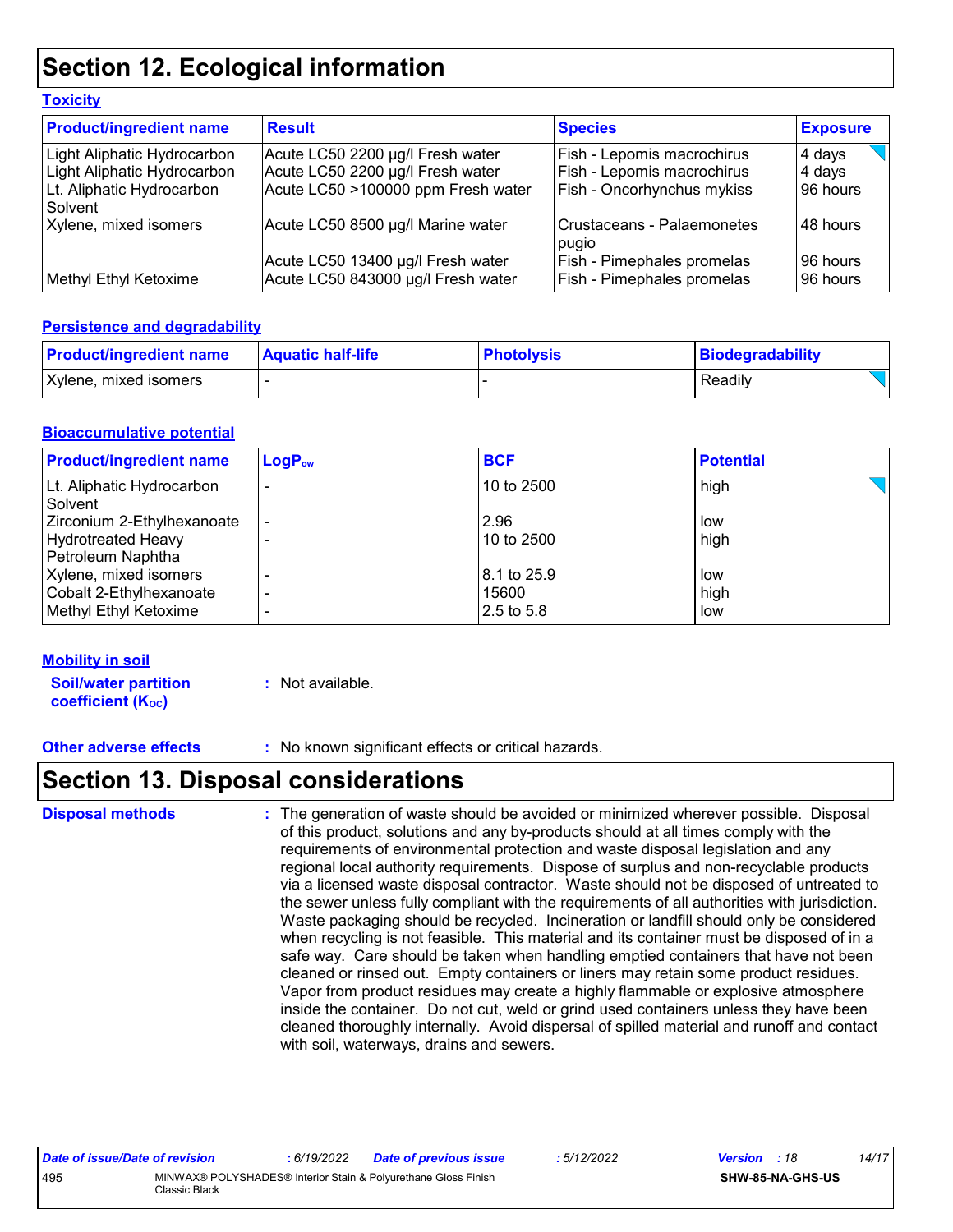|  | <b>Section 14. Transport information</b> |  |
|--|------------------------------------------|--|
|--|------------------------------------------|--|

|                                                                                                   | <b>DOT</b><br><b>Classification</b>                                                                                                                                                                                                                               | <b>TDG</b><br><b>Classification</b>                                                                                                                                                                                                                                                                                                                                                                                                                                                                                                                                                                                                                                                 | <b>Mexico</b><br><b>Classification</b> | <b>IATA</b>    | <b>IMDG</b>                                |
|---------------------------------------------------------------------------------------------------|-------------------------------------------------------------------------------------------------------------------------------------------------------------------------------------------------------------------------------------------------------------------|-------------------------------------------------------------------------------------------------------------------------------------------------------------------------------------------------------------------------------------------------------------------------------------------------------------------------------------------------------------------------------------------------------------------------------------------------------------------------------------------------------------------------------------------------------------------------------------------------------------------------------------------------------------------------------------|----------------------------------------|----------------|--------------------------------------------|
| <b>UN number</b>                                                                                  | <b>UN1263</b>                                                                                                                                                                                                                                                     | <b>UN1263</b>                                                                                                                                                                                                                                                                                                                                                                                                                                                                                                                                                                                                                                                                       | <b>UN1263</b>                          | <b>UN1263</b>  | <b>UN1263</b>                              |
| <b>UN proper</b><br>shipping name                                                                 | <b>PAINT</b>                                                                                                                                                                                                                                                      | <b>PAINT</b>                                                                                                                                                                                                                                                                                                                                                                                                                                                                                                                                                                                                                                                                        | <b>PAINT</b>                           | <b>PAINT</b>   | <b>PAINT</b>                               |
| <b>Transport</b><br>hazard class(es)                                                              | $\overline{3}$                                                                                                                                                                                                                                                    | $\mathbf{3}$                                                                                                                                                                                                                                                                                                                                                                                                                                                                                                                                                                                                                                                                        | $\mathfrak{S}$                         | $\overline{3}$ | 3                                          |
| <b>Packing group</b>                                                                              | $\mathbf{III}$                                                                                                                                                                                                                                                    | $\begin{array}{c} \hline \end{array}$                                                                                                                                                                                                                                                                                                                                                                                                                                                                                                                                                                                                                                               | $\mathop{\rm III}$                     | Ш              | Ш                                          |
| <b>Environmental</b><br>hazards                                                                   | No.                                                                                                                                                                                                                                                               | No.                                                                                                                                                                                                                                                                                                                                                                                                                                                                                                                                                                                                                                                                                 | No.                                    | No.            | No.                                        |
| <b>Additional</b><br><b>information</b>                                                           | This product may<br>be re-classified as<br>"Combustible<br>Liquid," unless<br>transported by<br>vessel or aircraft.<br>Non-bulk<br>packages (less<br>than or equal to<br>119 gal) of<br>combustible<br>liquids are not<br>regulated as<br>hazardous<br>materials. | Product classified<br>as per the<br>following sections<br>of the<br>Transportation of<br>Dangerous Goods<br>Regulations:<br>2.18-2.19 (Class<br>$3)$ .                                                                                                                                                                                                                                                                                                                                                                                                                                                                                                                              |                                        |                | <b>Emergency</b><br>schedules F-E, S-<br>E |
|                                                                                                   | <b>ERG No.</b>                                                                                                                                                                                                                                                    | <b>ERG No.</b>                                                                                                                                                                                                                                                                                                                                                                                                                                                                                                                                                                                                                                                                      | <b>ERG No.</b>                         |                |                                            |
|                                                                                                   | 128                                                                                                                                                                                                                                                               | 128                                                                                                                                                                                                                                                                                                                                                                                                                                                                                                                                                                                                                                                                                 | 128                                    |                |                                            |
| <b>Special precautions for user :</b><br><b>Transport in bulk according</b><br>to IMO instruments | : Not available.                                                                                                                                                                                                                                                  | Multi-modal shipping descriptions are provided for informational purposes and do not<br>consider container sizes. The presence of a shipping description for a particular<br>mode of transport (sea, air, etc.), does not indicate that the product is packaged<br>suitably for that mode of transport. All packaging must be reviewed for suitability<br>prior to shipment, and compliance with the applicable regulations is the sole<br>responsibility of the person offering the product for transport. People loading and<br>unloading dangerous goods must be trained on all of the risks deriving from the<br>substances and on all actions in case of emergency situations. |                                        |                |                                            |

**Proper shipping name :**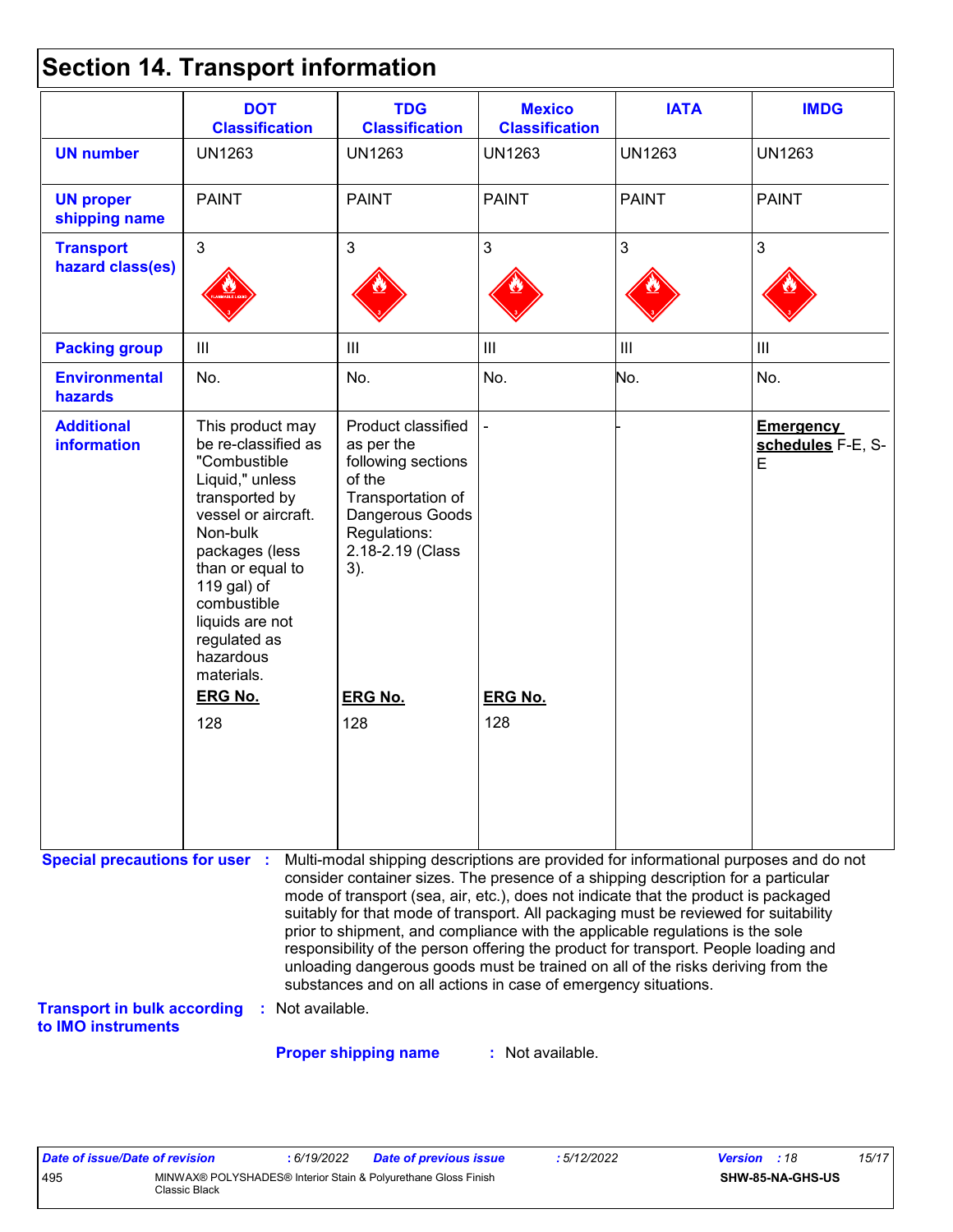### **Section 15. Regulatory information**

#### **SARA 313**

SARA 313 (40 CFR 372.45) supplier notification can be found on the Environmental Data Sheet.

#### **California Prop. 65**

WARNING: This product contains chemicals known to the State of California to cause cancer and birth defects or other reproductive harm.

#### **International regulations**

| International lists | : Australia inventory (AIIC): Not determined.                |
|---------------------|--------------------------------------------------------------|
|                     | China inventory (IECSC): Not determined.                     |
|                     | Japan inventory (CSCL): Not determined.                      |
|                     | Japan inventory (ISHL): Not determined.                      |
|                     | Korea inventory (KECI): Not determined.                      |
|                     | New Zealand Inventory of Chemicals (NZIoC): Not determined.  |
|                     | Philippines inventory (PICCS): Not determined.               |
|                     | Taiwan Chemical Substances Inventory (TCSI): Not determined. |
|                     | Thailand inventory: Not determined.                          |
|                     | Turkey inventory: Not determined.                            |
|                     | Vietnam inventory: Not determined.                           |
|                     |                                                              |

### **Section 16. Other information**

**Hazardous Material Information System (U.S.A.)**



**The customer is responsible for determining the PPE code for this material. For more information on HMIS® Personal Protective Equipment (PPE) codes, consult the HMIS® Implementation Manual.**

**Caution: HMIS® ratings are based on a 0-4 rating scale, with 0 representing minimal hazards or risks, and 4 representing significant hazards or risks. Although HMIS® ratings and the associated label are not required on SDSs or products leaving a facility under 29 CFR 1910.1200, the preparer may choose to provide them. HMIS® ratings are to be used with a fully implemented HMIS® program. HMIS® is a registered trademark and service mark of the American Coatings Association, Inc.**

**Procedure used to derive the classification**

| <b>Classification</b>                                                                           | <b>Justification</b>  |
|-------------------------------------------------------------------------------------------------|-----------------------|
| FLAMMABLE LIQUIDS - Category 3                                                                  | On basis of test data |
| <b>SKIN SENSITIZATION - Category 1</b>                                                          | Calculation method    |
| <b>CARCINOGENICITY - Category 2</b>                                                             | Calculation method    |
| TOXIC TO REPRODUCTION - Category 1B                                                             | Calculation method    |
| SPECIFIC TARGET ORGAN TOXICITY (SINGLE EXPOSURE) (Respiratory tract<br>irritation) - Category 3 | Calculation method    |
| SPECIFIC TARGET ORGAN TOXICITY (SINGLE EXPOSURE) (Narcotic effects) -<br>Category 3             | Calculation method    |
| SPECIFIC TARGET ORGAN TOXICITY (REPEATED EXPOSURE) - Category 2                                 | Calculation method    |
| <b>ASPIRATION HAZARD - Category 1</b>                                                           | Calculation method    |
| <b>Hietomi</b>                                                                                  |                       |

#### **History**

| Date of printing                         | : 6/19/2022 |
|------------------------------------------|-------------|
| Date of issue/Date of<br><b>revision</b> | : 6/19/2022 |
| Date of previous issue                   | : 5/12/2022 |
| <b>Version</b>                           | : 18        |

| Date of issue/Date of revision |                                                                | 6/19/2022 | Date of previous issue | : 5/12/2022      | <b>Version</b> : 18 |  | 16/17 |
|--------------------------------|----------------------------------------------------------------|-----------|------------------------|------------------|---------------------|--|-------|
| 495                            | MINWAX® POLYSHADES® Interior Stain & Polyurethane Gloss Finish |           |                        | SHW-85-NA-GHS-US |                     |  |       |
|                                | Classic Black                                                  |           |                        |                  |                     |  |       |